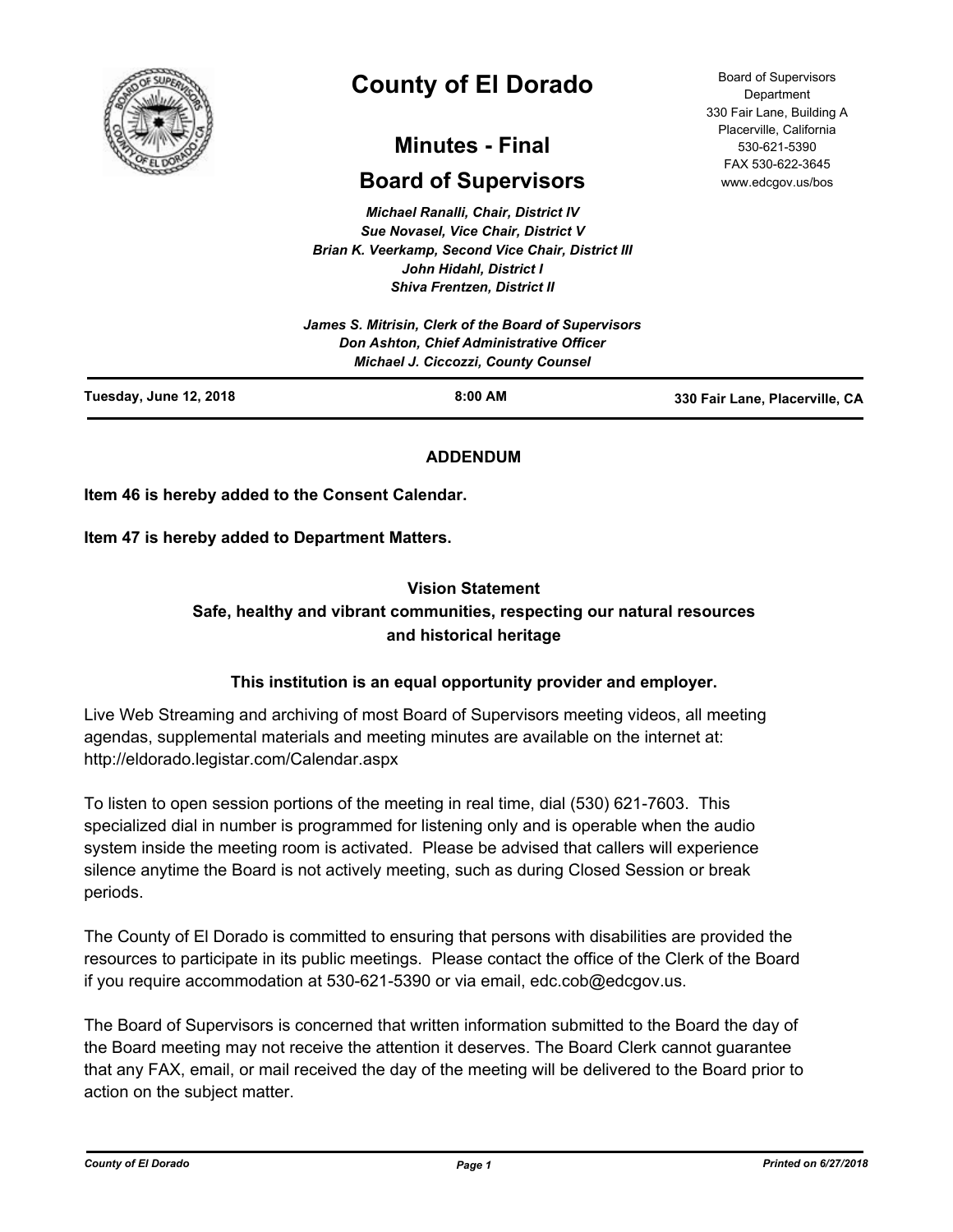The Board meets simultaneously as the Board of Supervisors and the Board of Directors of the Air Quality Management District, In-Home Supportive Services, Public Housing Authority, Redevelopment Agency and other Special Districts.

For Purposes of the Brown Act § 54954.2 (a), the numbered items on this Agenda give a brief description of each item of business to be transacted or discussed. Recommendations of the staff, as shown, do not prevent the Board from taking other action.

Materials related to an item on this Agenda submitted to the Board of Supervisors after distribution of the agenda packet are available for inspection during normal business hours in the public viewing packet located in Building A, 330 Fair Lane, Placerville or in the Board Clerk's Office located at the same address. Such documents are also available on the Board of Supervisors' Meeting Agenda webpage subject to staff's ability to post the documents before the meeting.

# **PROTOCOLS FOR PUBLIC COMMENT**

Public comment will be received at designated periods as called by the Board Chair.

Public comment on items scheduled for Closed Session will be received before the Board recesses to Closed Session.

Except with the consent of the Board, individuals shall be allowed to speak to an item only once.

On December 5, 2017 the Board adopted the following protocol relative to public comment periods:

Time for public input will be provided at every Board of Supervisors meeting. Individuals will have three minutes to address the Board. Individuals authorized by organizations will have three minutes to present organizational positions and perspectives and may request additional time, up to five minutes. At the discretion of the Board, time to speak by any individual may be extended.

A total of 20 minutes will be allocated for public comment during Open Forum and for each agenda item to be discussed. Public comment on certain agenda items designated and approved by the Board may be treated differently with specific time limits per speaker or a limit on the total amount of time designated for public comment. It is the intent of the Board that quasi-judicial matters have additional flexibility depending upon the nature of the issue.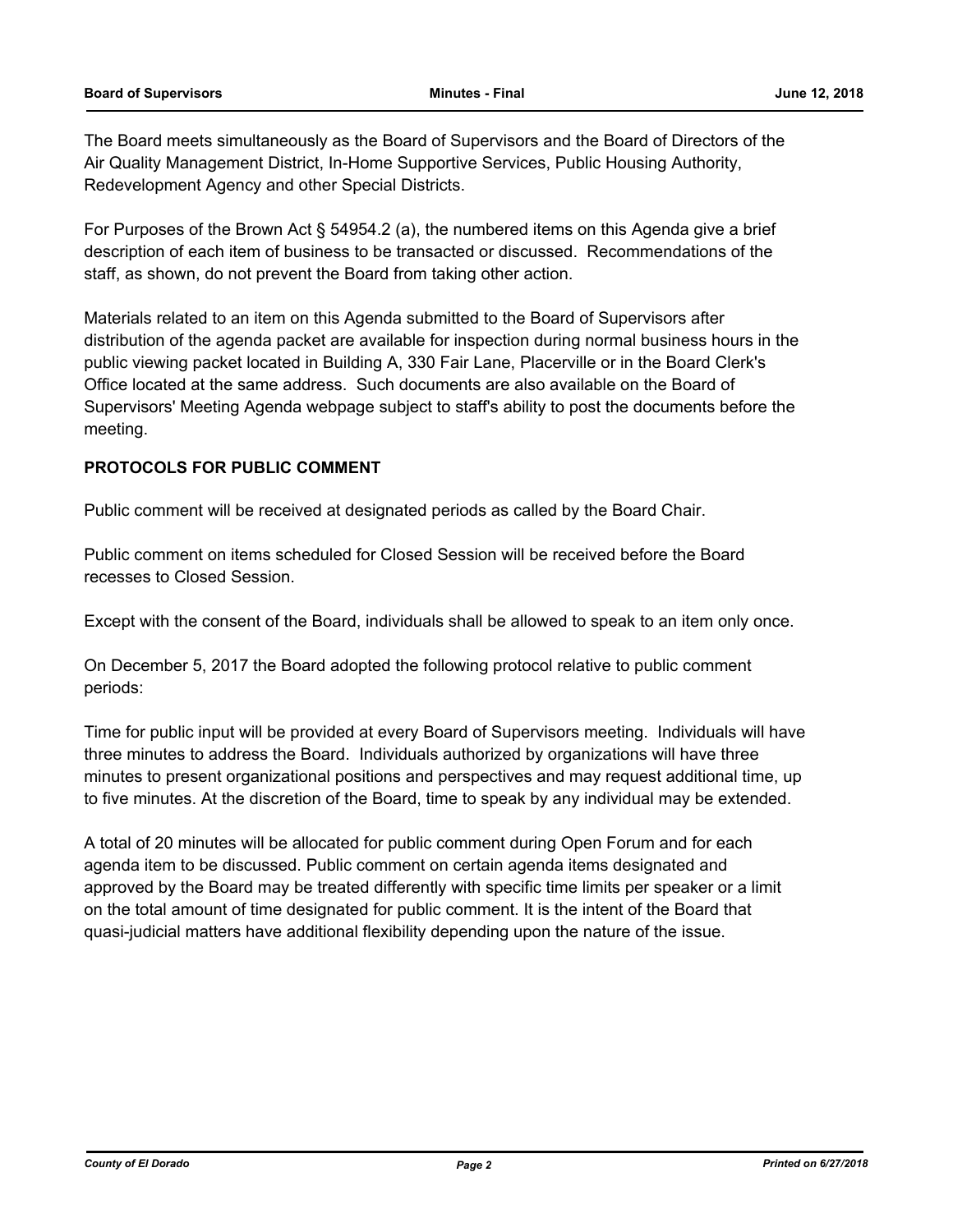Individual Board members may ask clarifying questions but will not engage in substantive dialogue with persons providing input to the Board.

If a person providing input to the Board creates a disruption by refusing to follow Board guidelines, the Chair of the Board may take the following actions.

Step 1. Request the person adhere to Board guidelines. If the person refuses, the Chair may ask the Clerk to turn off the speaker's microphone.

Step 2. If the disruption continues, the Chair may order a recess of the Board meeting.

Step 3. If the disruption continues, the Chair may order the removal of the person from the Board meeting.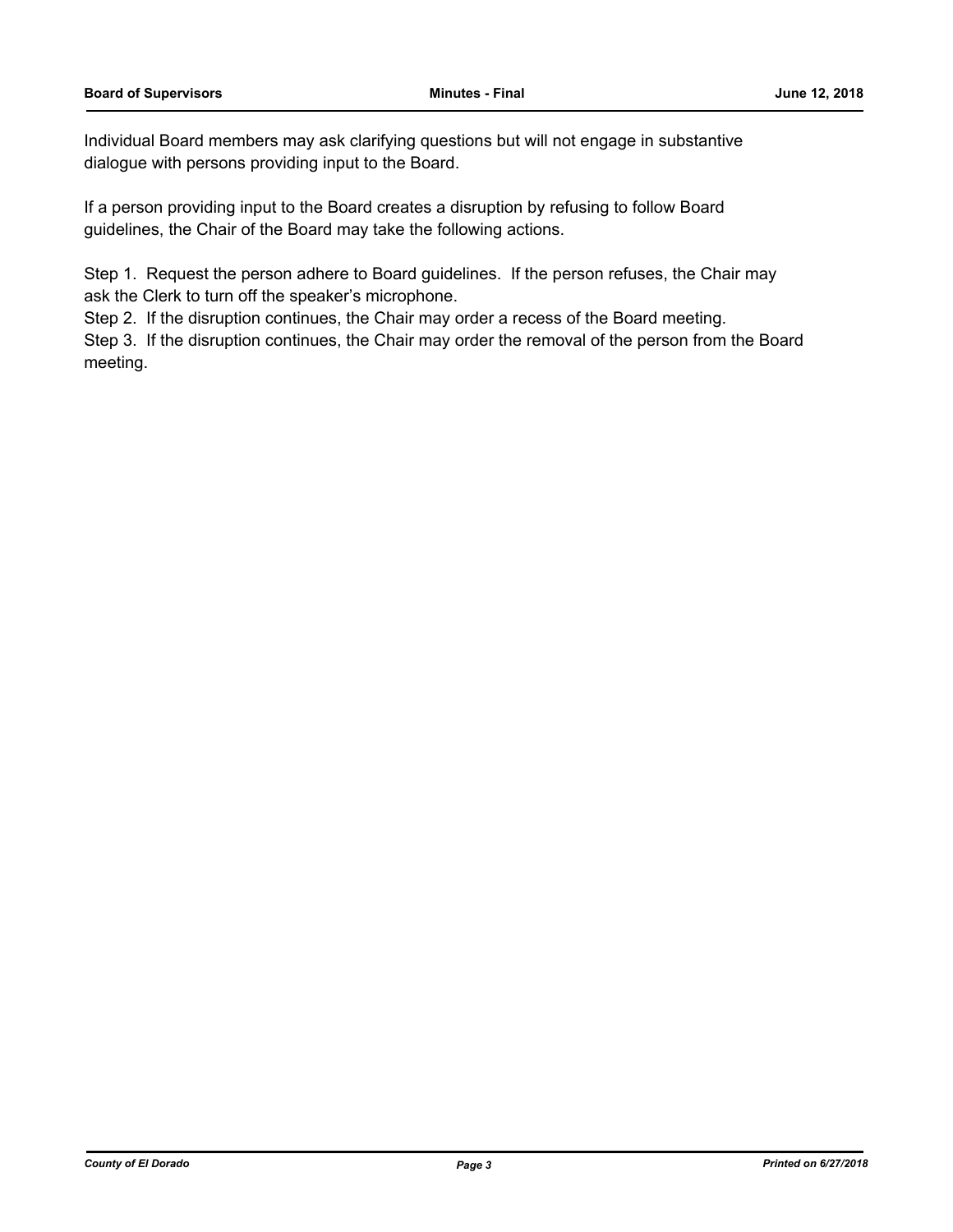#### **8:00 A.M. - CALLED TO ORDER AND RECESSED TO CLOSED SESSION**

**Present:** 4 - Supervisor Frentzen, Supervisor Ranalli, Supervisor Novasel and Supervisor Hidahl

**Absent:** 1 - Supervisor Veerkamp

#### **8:32 A.M. - RECONVENED TO OPEN SESSION AND CLOSED SESSION REPORTS**

Present: 5 - Supervisor Veerkamp, Supervisor Frentzen, Supervisor Ranalli, Supervisor Novasel and Supervisor Hidahl

#### **INVOCATION AND PLEDGE OF ALLEGIANCE TO THE FLAG**

**Supervisor Ranalli gave the Invocation. Supervisor Frentzen led the Pledge of Allegiance to the Flag.**

#### **ADOPTION OF THE AGENDA AND APPROVAL OF CONSENT CALENDAR**

**A motion was made by Supervisor Frentzen, seconded by Supervisor HIdahl to Adopt the Agenda and Approve the Consent Calendar with the following changes: Pull item 5 for discussion. Continue item 18 to June 26, 2018. Supervisor HIdahl recused himself from item 31.**

**Yes:** 5 - Veerkamp, Frentzen, Ranalli, Novasel and Hidahl

The Board may make any necessary additions, deletions or corrections to the agenda including moving items to or from the Consent Calendar and adopt the agenda and the Consent Calendar with one single vote. A Board member may request an item be removed from the Consent Calendar for discussion and separate Board action. At the appropriate time as called by the Board Chair, members of the public may make a comment on matters on the Consent Calendar prior to Board action.

#### **OPEN FORUM**

Open Forum is an opportunity for members of the public to address the Board of Supervisors on subject matter that is not on their meeting agenda and within their jurisdiction. Public comments during Open Forum are limited to three minutes per person. Individuals authorized by organizations will have three minutes to present organizational positions and perspectives and may request additional time, up to five minutes. The total amount of time reserved for Open Forum is 20 Minutes.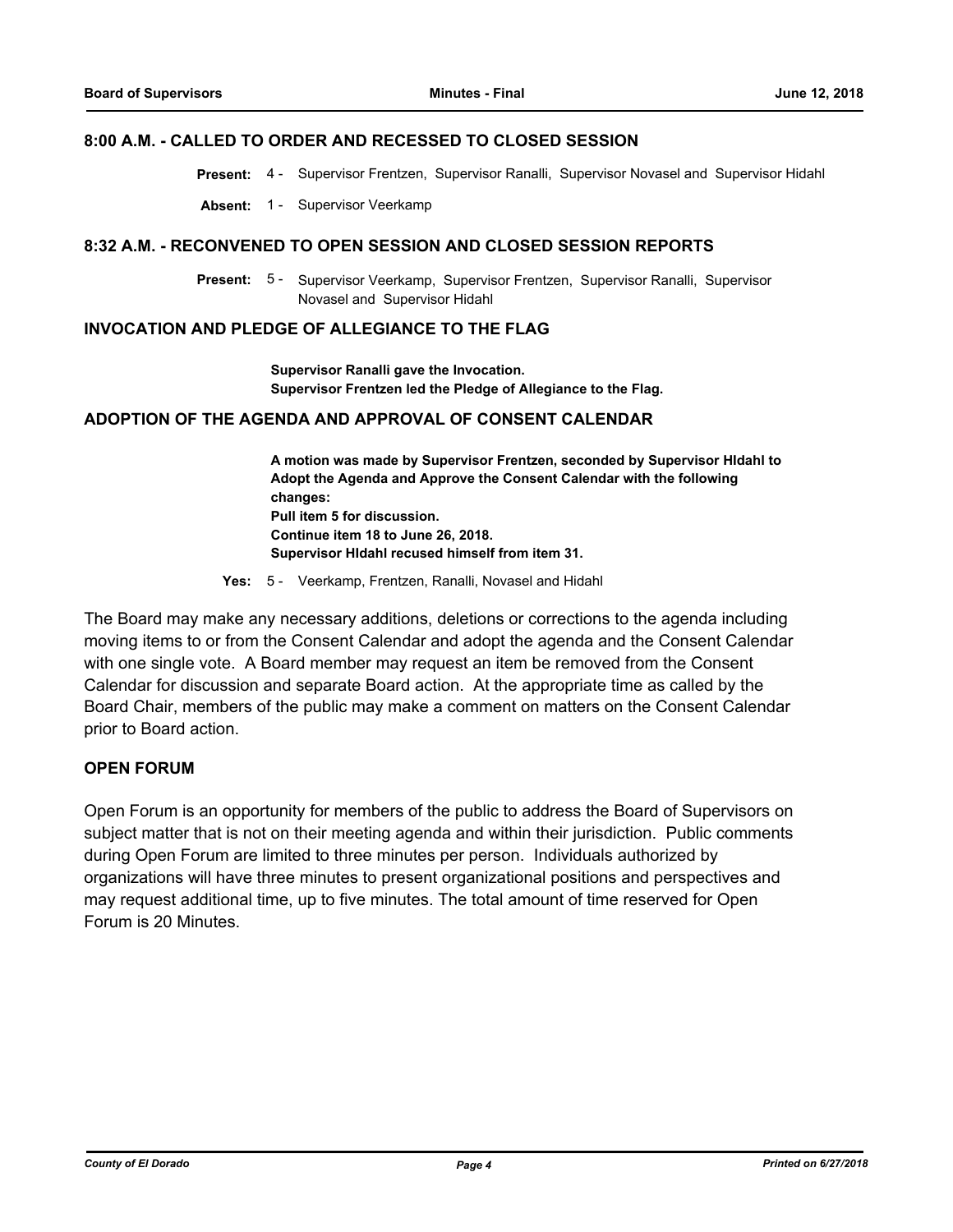### **CONSENT CALENDAR**

**1.** [18-0934](http://eldorado.legistar.com/gateway.aspx?m=l&id=/matter.aspx?key=24282) Clerk of the Board recommending the Board approve the Minutes from the regular meeting of the Board of Supervisors of June 5, 2018.

**This matter was Approved on the Consent Calendar.**

#### **GENERAL GOVERNMENT - CONSENT ITEMS**

**2.** [18-0770](http://eldorado.legistar.com/gateway.aspx?m=l&id=/matter.aspx?key=24117) Chief Administrative Office recommending the Board adopt policy B-17 - Debt Management Policy to establish written guidelines governing the issuance of debt or other financial obligations pursuant to the requirements of SB 1029, codified as part of Government Code Section 8855.

#### **FUNDING:** N/A

**This matter was Approved on the Consent Calendar.**

**3.** [18-0944](http://eldorado.legistar.com/gateway.aspx?m=l&id=/matter.aspx?key=24292) Chief Administrative Office recommending the Board adopt and authorize the Chair to sign Resolution **124-2018** accepting no change to the property tax increments for the annexation of fourteen parcels (APNs 046-110-03, 046-110-04, 046-110-05, 046-110-10, 046-110-14, 046-610-02, 046-610-04, 046-610-05, 046-610-07, 046-610-08, 046-610-15, 046-610-18, 046-610-19, and 046-610-22) into the River Pines Public Utility District service area, Amador Local Agency Formation Commission Project 292.

# **FUNDING:** N/A

**Resolution 124-2018 was Adopted upon Approval of the Consent Calendar.**

**4.** [18-0750](http://eldorado.legistar.com/gateway.aspx?m=l&id=/matter.aspx?key=24097) Chief Administrative Office, Facilities Division, recommending the Board authorize the Purchasing Agent to sign Amendment I to Agreement for Services 159-S1810 with Vanir Construction Management to increase compensation by \$50,000 for an amended not to exceed of \$145,000 for continued support services related to construction and real property management.

**FUNDING:** Accumulative Capital Outlay.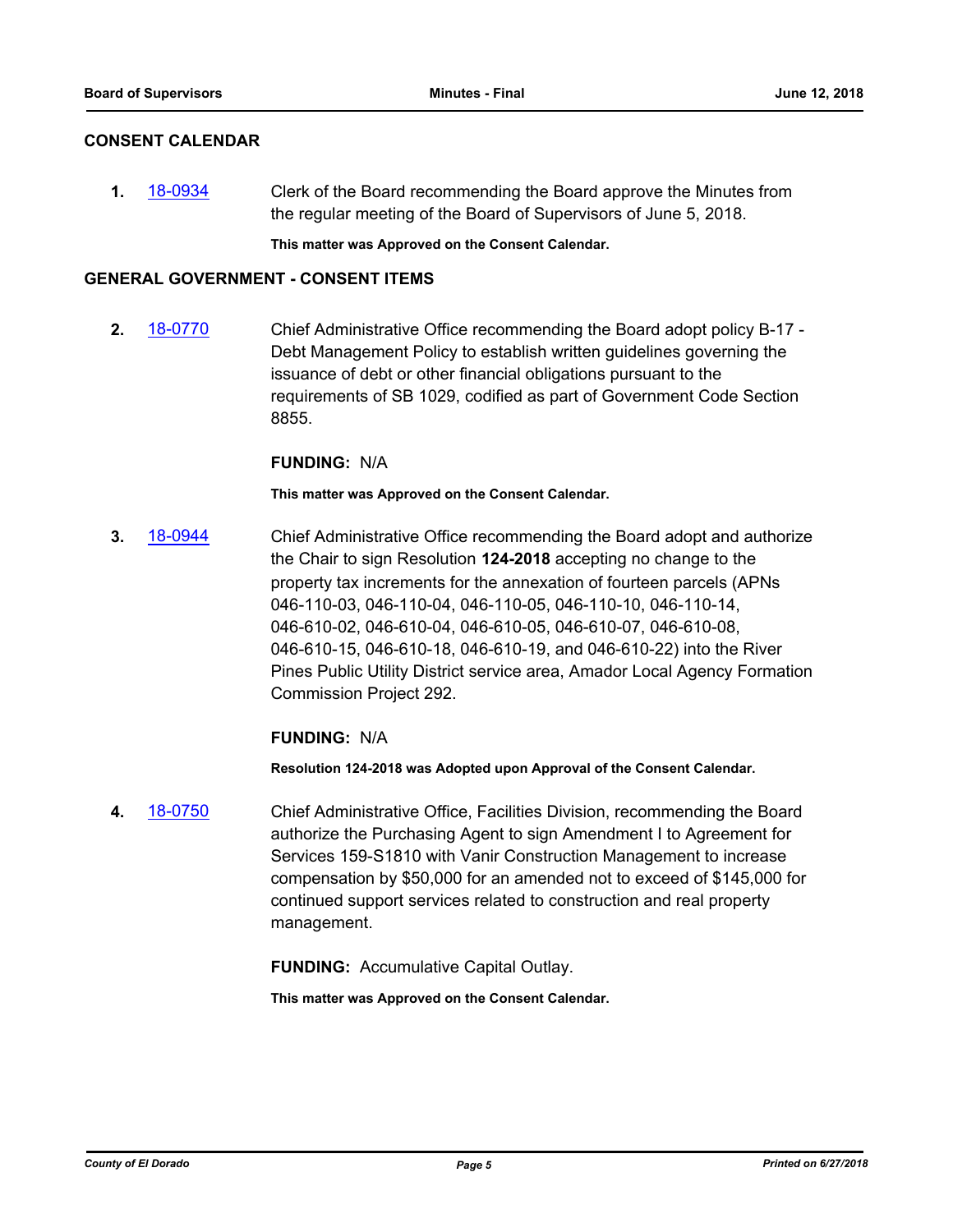**5.** [18-0862](http://eldorado.legistar.com/gateway.aspx?m=l&id=/matter.aspx?key=24209) Chief Administrative Office, Procurement and Contracts Division on behalf of the Community Development Services Administration and Finance Division, recommending the Board approve the following: 1) Award Request for Proposal 18-405-029 for the purchase of aviation fuel and related services to the low qualified proposer, EPIC Aviation, LLC of Salem, Oregon; and 2) Authorize the Chairman to execute an agreement for services in the

amount of three million five hundred thousand dollars (\$3,500,000) for a five (5)-year period.

**FUNDING:** Airport Enterprise Fund.

**A motion was made by Supervisor Hidahl, seconded by Supervisor Veerkamp to Approve this matter.**

- **Yes:** 5 Veerkamp, Frentzen, Ranalli, Novasel and Hidahl
- **6.** [18-0877](http://eldorado.legistar.com/gateway.aspx?m=l&id=/matter.aspx?key=24224) Clerk of the Board, based upon the recommendation of the El Dorado County Child Abuse Prevention Council, recommending the Board accept the following resignation and make the following appointments to the El Dorado County Child Abuse Prevention Council: Accept the resignation of Jane Flavin, Community Based Organization Member; Appoint Kelly Bentley, Community Representative (Vacant), Term Expiration 1/1/2020; and Appoint Betsy Vanderpool, Community Based Organization Member, Term Expiration 1/1/2020. **This matter was Approved on the Consent Calendar.**
- **7.** [18-0668](http://eldorado.legistar.com/gateway.aspx?m=l&id=/matter.aspx?key=24013) Elections Department recommending the Board approve and authorize the Chair to sign Amendment 1 of Agreement 2206 with DFM Associates for election management software known as Election Information Management System, extending the initial six (6) month term to a new term of July 1, 2018 to June 30, 2022 and amending the compensation to a not to exceed amount of \$354,772.

**FUNDING:** General Fund.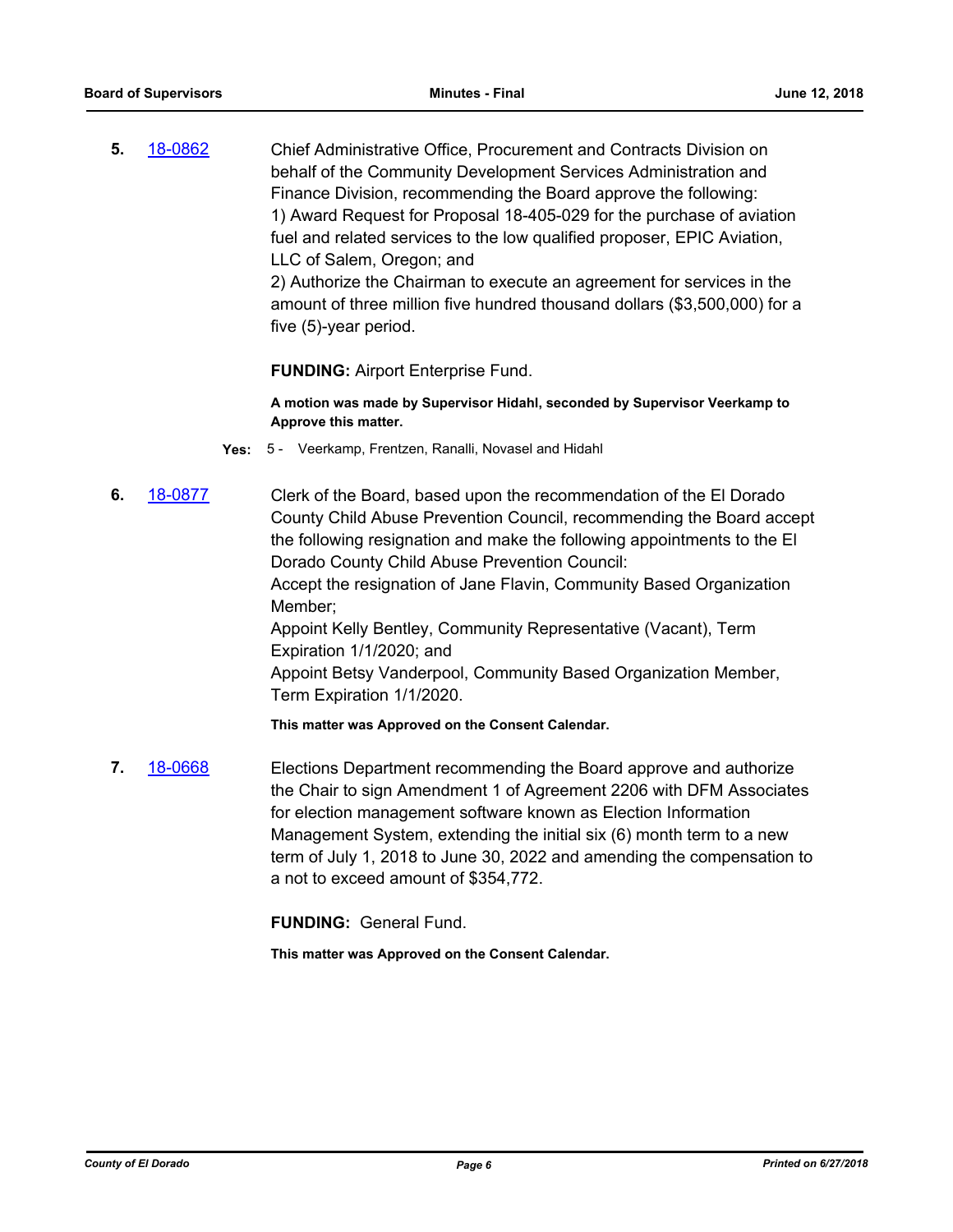**8.** [18-0719](http://eldorado.legistar.com/gateway.aspx?m=l&id=/matter.aspx?key=24065) Elections Department recommending the Board approve and authorize the Purchasing Agent to sign Agreement 2987 with Runbeck Election Services, Inc., for annual software licensing, maintenance and support services for the Sentio Printing System, the department's Ballot on Demand system, effective upon execution for a four (4) year term, for an amount not to exceed \$18,745.

**FUNDING:** General Fund.

**This matter was Approved on the Consent Calendar.**

**9.** [18-0882](http://eldorado.legistar.com/gateway.aspx?m=l&id=/matter.aspx?key=24229) Human Resources Department and Chief Administrative Office recommending the Board adopt and authorize the Chair to sign Resolution **115-2018** to: 1) Amend the authorized Personnel Allocation Resolution for the Health and Human Services Agency to add 0.7 FTE Public Health Nurse I/II allocation and delete 0.7 FTE Registered Nurse allocation; 2) Approve the upward reclassification of one (0.7 FTE) Registered Nurse position to the classification of Public Health Nurse I/II; 3) Waive the requirement for filling the Public Health Nurse I/II position through a competitive examination process, allowing the current incumbent to be appointed to the position as provided for in Section 306.1 of the Personnel Rules; 4) Authorize the incumbent be placed at the II-level of the Public Health Nurse I/II and at step 4 of the salary range; and 5) Direct that the above change be added to the Fiscal Year 2018-19 Position Allocation Schedule. **FUNDING:** Federal and State Funding. **Resolution 115-2018 was Adopted upon Approval of the Consent Calendar. 10.** [18-0886](http://eldorado.legistar.com/gateway.aspx?m=l&id=/matter.aspx?key=24233) Human Resources Department recommending the Board adopt and authorize the Chair to sign Resolution **114-2018** to amend the authorized Personnel Allocation Resolution for the Human Resources Department by deleting one (1.0 FTE) Sr. Risk Management Analyst and adding one (1.0

FTE) Risk Management Analyst I/II, and direct that the above change be added to the Fiscal Year 2018-19 Position Allocation Schedule.

**Resolution 114-2018 was Adopted upon Approval of the Consent Calendar.**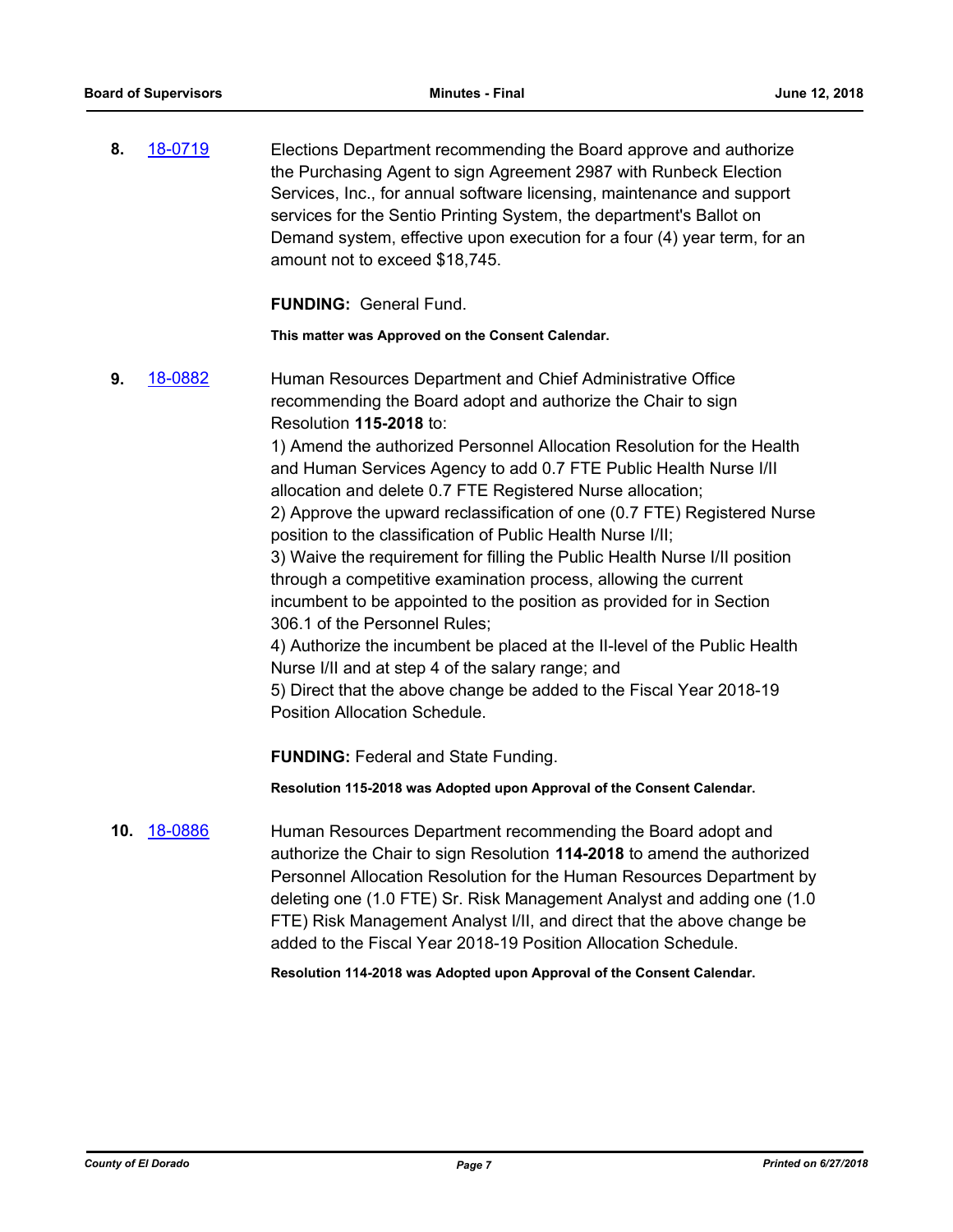| 11. 18-0887 | Human Resources Department, Risk Management Division,                   |
|-------------|-------------------------------------------------------------------------|
|             | recommending the Board approve the following:                           |
|             | 1) Award Request for Proposal 18-918-052 to the successful proposer,    |
|             | York Risk Services Group, Inc., for administration of the County        |
|             | self-insured Workers' Compensation (WC) Claim Administration            |
|             | Program;                                                                |
|             | 2) Authorize Risk Management to negotiate a three (3) year agreement    |
|             | with York, for an amount not to exceed \$693,006;                       |
|             | 3) Authorize the Purchasing Agent to execute said agreement, contingent |
|             | upon Counsel and Risk Management review and approval and minor          |
|             | revisions; and                                                          |
|             | 4) Authorize the Purchasing Agent to execute any amendments which do    |
|             | not increase the maximum obligation or term of the agreement.           |
|             |                                                                         |

**FUNDING:** General Fund and non-General Fund.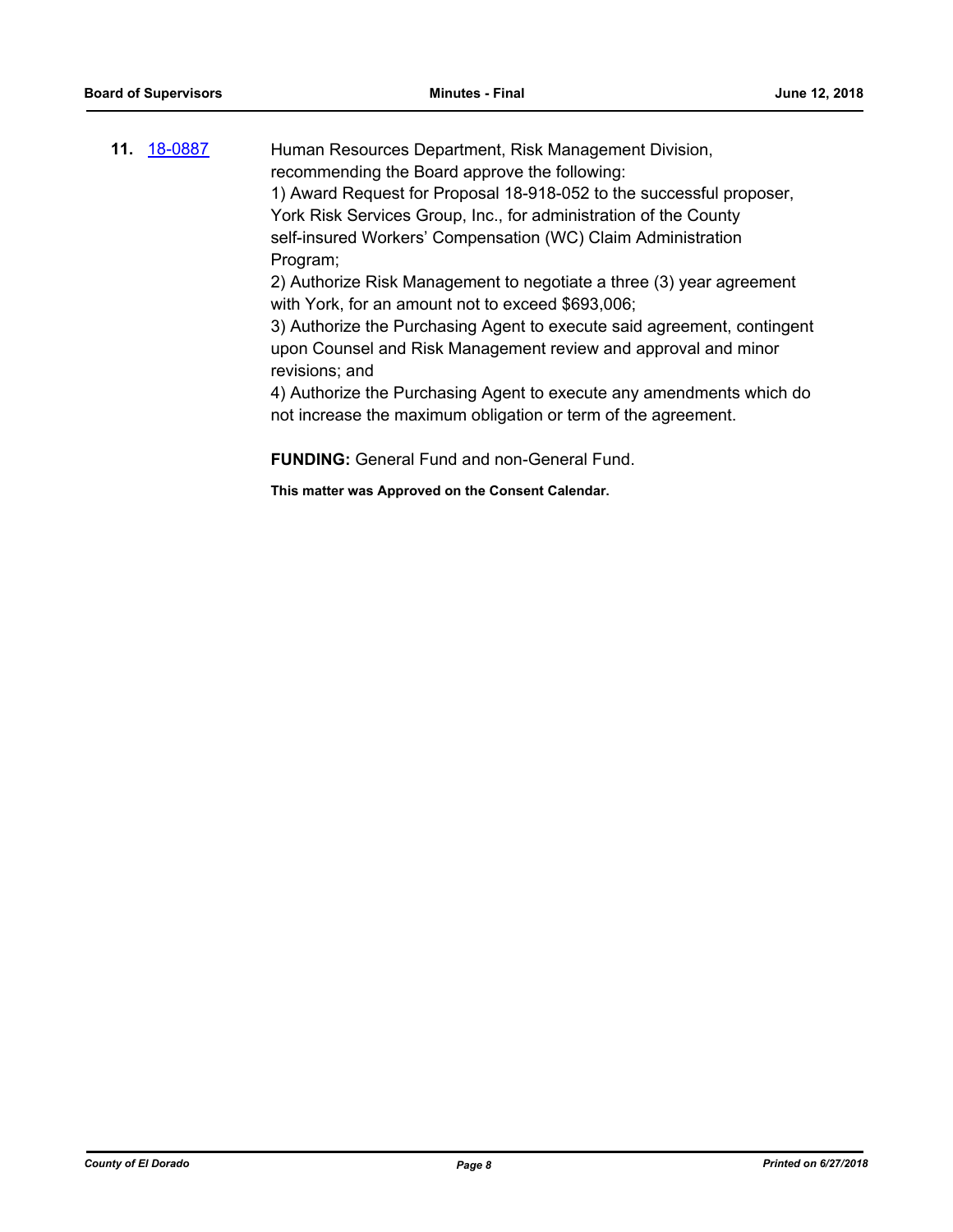**12.** [18-0758](http://eldorado.legistar.com/gateway.aspx?m=l&id=/matter.aspx?key=24105) Human Resources Department recommending the Board approve the following:

1) Revised department-specific class specification for the Assessor's Office: Assistant Assessor;

2) Revised department-specific class specifications for the District Attorney's Office: Assistant District Attorney, Chief Assistant District Attorney, Deputy District Attorney I-IV, Investigator (District Attorney), Supervising Investigator (District Attorney), and Victim Witness Program Specialist;

3) Revised department-specific class specification for the Environmental Management Department: Environmental Management Manager;

4) Revised department-specific class specification for the Public Defender's Office: Deputy Public Defender I-IV;

5) Revised County-wide class specifications: Paralegal I/II and Program Manager;

6) Adopt and authorize the Chair to sign Resolution **121-2018** to approve the following:

a) The downward reclassification (reallocation) of one (1.0 FTE) position from Sr. Office Assistant to Office Assistant I/II in the Agriculture Weights and Measures Department;

b) The downward reclassification (reallocation) of one (1.0 FTE) position from Paralegal I/II to Executive Assistant - Law and Justice in the District Attorney's Office;

c) The downward reclassification (reallocation) of three (1.0 FTEs for a total of 3.0 FTEs) positions from Legal Office Assistant I/II to Office Assistant I/II in the District Attorney's Office;

d) The downward reclassification (reallocation) of one (1.0 FTE) position from Legal Office Assistant I/II - Limited Term to Office Assistant I/II - Limited Term in the District Attorney's Office;

e) The upward reclassification (reallocation) of one (1.0 FTE) position from Victim Witness Claims Specialist I/II to Victim Witness Program Specialist in the District Attorney's Office;

f) Abolish the Victim Witness Claims Specialist I/II class specification; and 7) Direct that the above position changes be added to the Fiscal Year 2018-19 Position Allocation Schedule.

**FUNDING:** General Fund, State and Federal Funds.

**This matter was Approved and Resolution 121-2018 was Adopted upon Approval of the Consent Calendar.**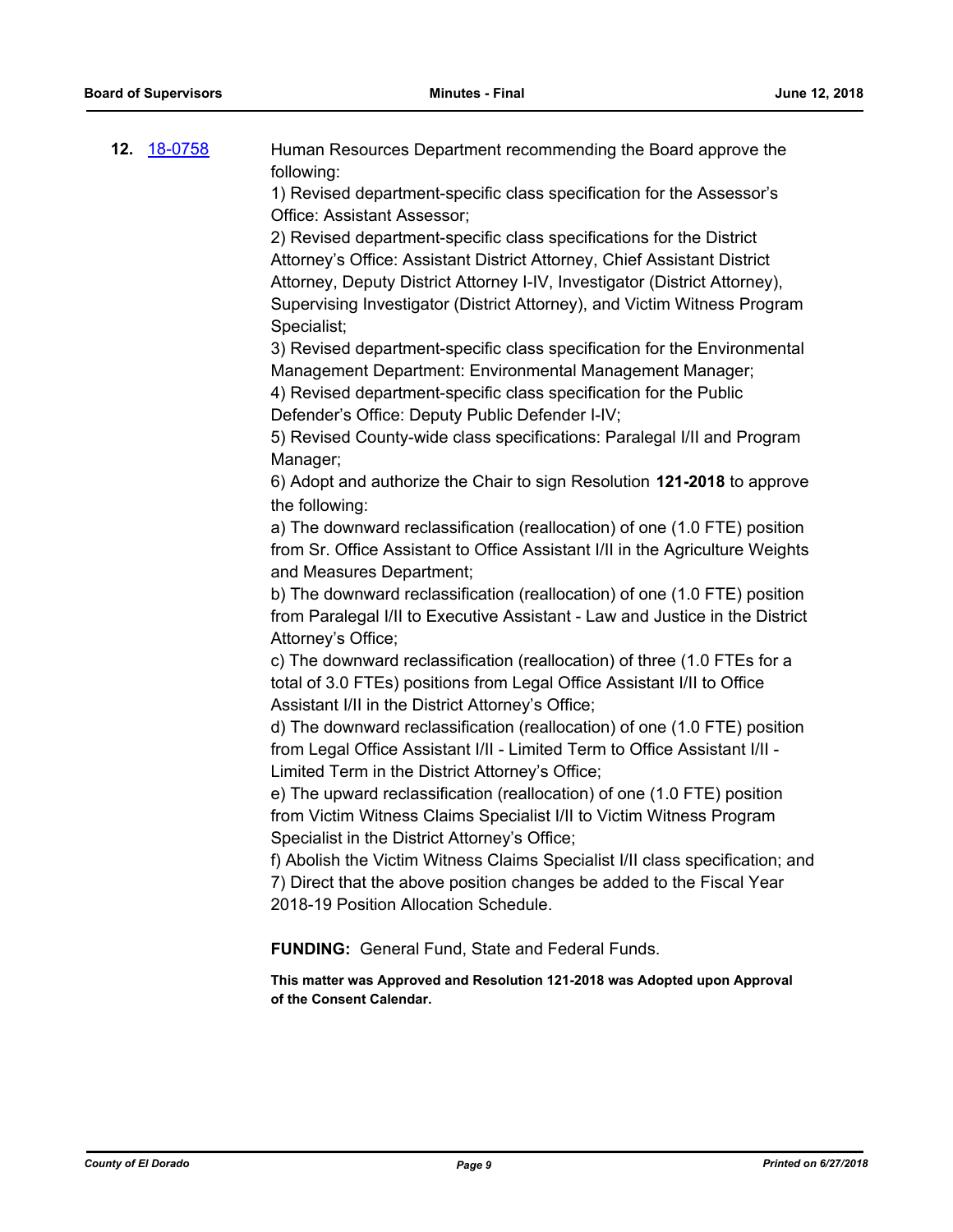**13.** [16-0305](http://eldorado.legistar.com/gateway.aspx?m=l&id=/matter.aspx?key=20961) Supervisor Ranalli recommending the Board find that a state of emergency continues to exist in El Dorado County as a result of unprecedented tree mortality due to drought conditions and related bark beetle infestations. (Cont. 6/5/18, Item 15)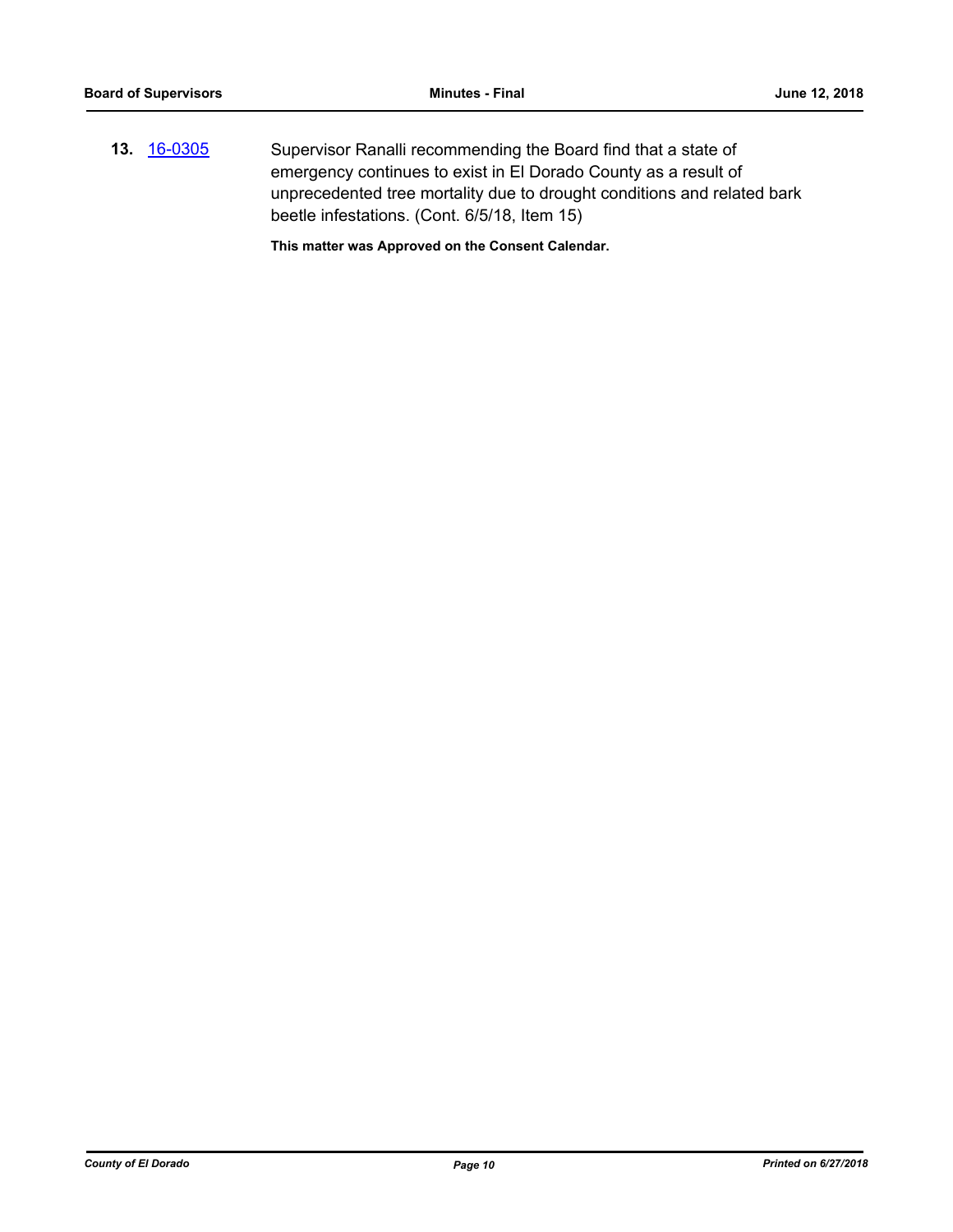#### **HEALTH AND HUMAN SERVICES - CONSENT ITEMS**

**14.** [18-0359](http://eldorado.legistar.com/gateway.aspx?m=l&id=/matter.aspx?key=23702) Health and Human Services Agency recommending the Board: 1) Approve and authorize the Chair to sign Agreement for Services 2722 with Community Recovery Resources for the provision of alcohol and drug counseling and treatment services, for the term of July 1, 2018 through June 30, 2019, with a maximum contractual obligation of \$100,000; and 2) Authorize the Purchasing Agent, or designee, to execute further documents relating to Agreement for Services 2722, including amendments which do not increase the maximum dollar amount or term of the Agreement, and contingent upon approval by County Counsel and Risk Management.

**FUNDING:** Federal and State Funding.

**This matter was Approved on the Consent Calendar.**

**15.** [18-0556](http://eldorado.legistar.com/gateway.aspx?m=l&id=/matter.aspx?key=23901) Health and Human Services Agency recommending the Board: 1) Approve and authorize the Chair to sign Agreement for Services 2913 with Regents of the University of California, on behalf of its University of California Davis Extension campus for the provision of specialized training for staff development on an "as requested" basis for the term July 1, 2018 through June 30, 2021 with a maximum obligation of \$286,875.00; and

2) Authorize the Purchasing Agent, or designee, to execute further documents relating to Agreement for Services 2913, including amendments thereto and contingent upon approval by County Counsel and Risk Management, which do not affect the maximum dollar amount or term of the Agreement.

**FUNDING:** State and Federal Funding.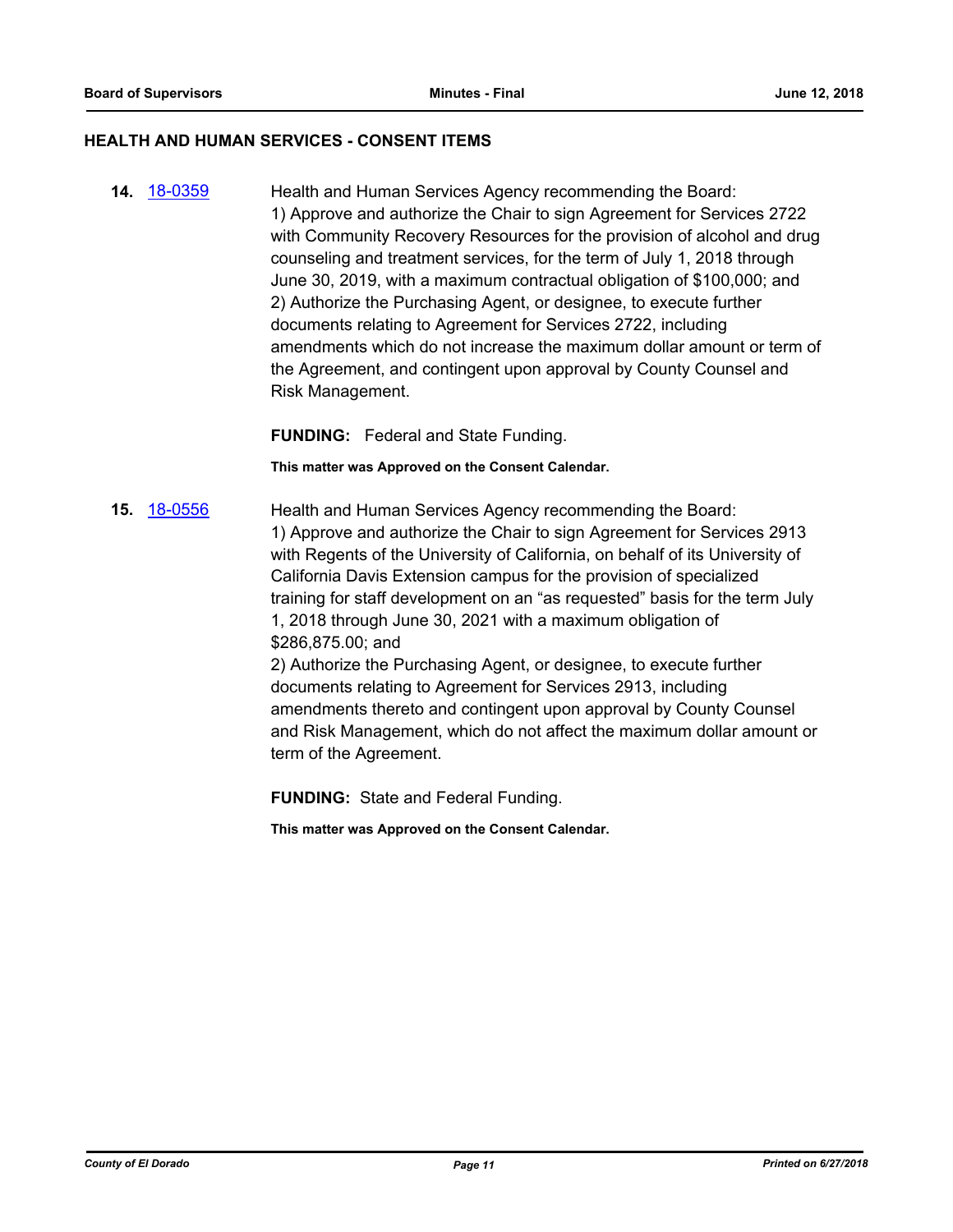**16.** [18-0640](http://eldorado.legistar.com/gateway.aspx?m=l&id=/matter.aspx?key=23985) Health and Human Services Agency recommending the Board adopt and authorize the Chair to sign Resolution **116-2018**, which will continue to grant signature authority originally granted in Resolution 287-88, by authorizing the Health and Human Services Agency Director, or designee, to execute any future amendments, contingent upon approval by County Counsel and Risk Management, to State Contract 80-RHC-009 dated May 18, 1981. This Agreement between the County and the California Department of Housing and Community Development designates the County as the fiscal intermediary to accept funding on behalf of, and pass that funding through to, Mother Lode Rehabilitation Enterprises, Inc., to sustain their housing program.

#### **FUNDING:** N/A

#### **Resolution 116-2018 was Adopted upon Approval of the Consent Calendar.**

**17.** [18-0858](http://eldorado.legistar.com/gateway.aspx?m=l&id=/matter.aspx?key=24205) Health and Human Services Agency recommending the Board acting as the Governing Board of the In-Home Supportive Services Public Authority: 1) Approve and authorize the Chair to sign Amendment I to Agreement for Services 538-S1710 (also known as Agreement for Services 977) with Industrial Employers and Distributors Association, for the provision of wage and health benefits negotiation assistance between the IHSS PA and the United Domestic Workers of America, to extend the term from June 20, 2017 through June 30, 2018 to a new term of June 20, 2017 through June 30, 2019 and increase the maximum contractual obligation from \$24,000 to \$48,000 effective upon execution of Amendment I; and 2) Authorize the Purchasing Agent, or designee, to execute further documents relating to Agreement for Services 538-S1710 (also known as Agreement for Services 977), including amendments that do not increase the dollar amount or term of the Agreement, and contingent upon approval by County Counsel and Risk Management.

**FUNDING:** State and Federal Funding.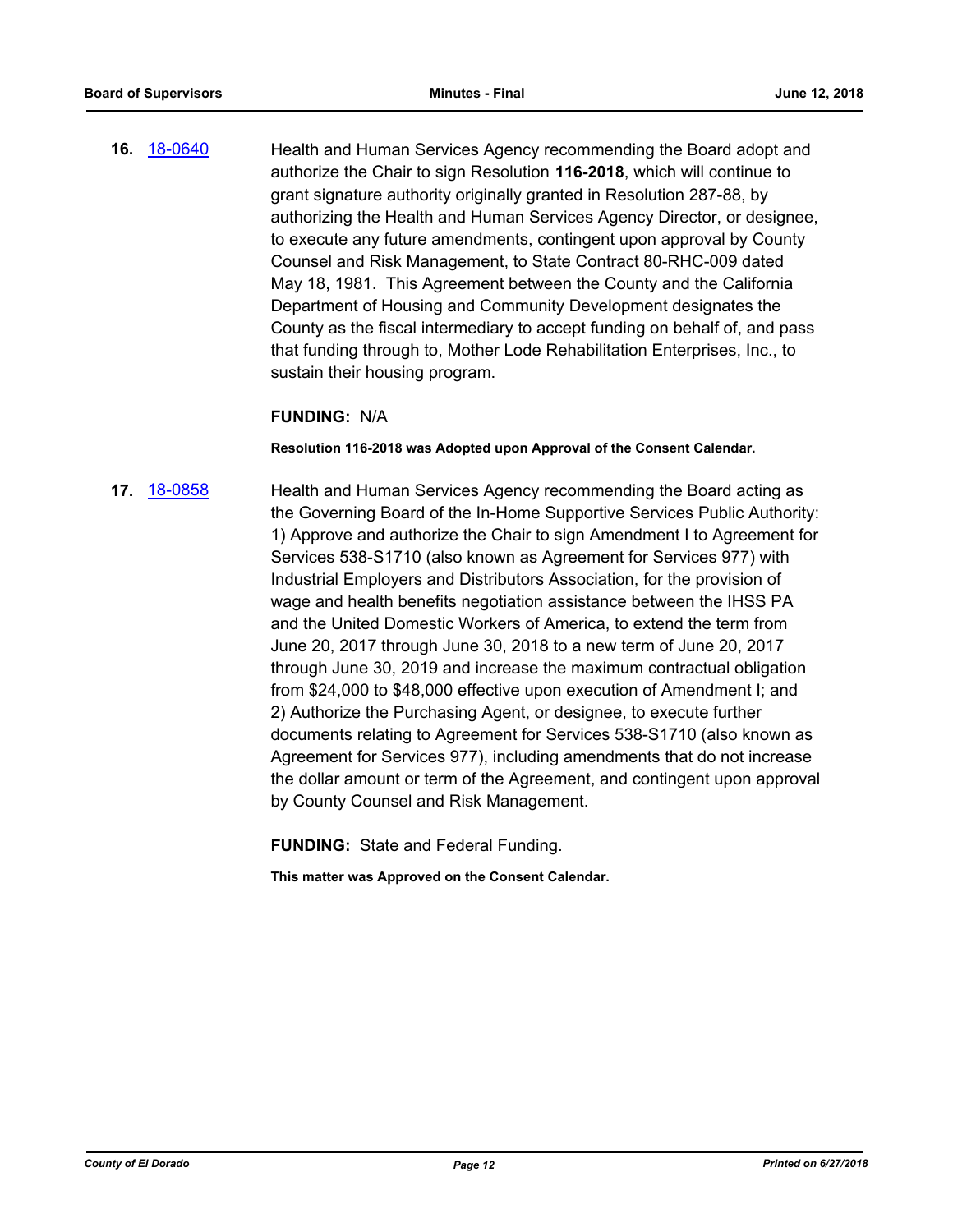**18.** [18-0878](http://eldorado.legistar.com/gateway.aspx?m=l&id=/matter.aspx?key=24225) Health and Human Services Agency recommending the Board approve and authorize the Chair to sign a Budget Transfer Request increasing Public Housing Authority General Fund revenue and decreasing Federal revenue by \$50,000 due to loss of the Family Self Sufficiency funding for Fiscal Year 2017-18 and low program fund balances; and decreasing the General Fund contribution and appropriations by \$50,000 in the Area Agency on Aging due to program savings.

#### **FUNDING:** General Fund.

**This matter was Continued to June 26, 2018 upon Approval of the Consent Calendar.**

**19.** [18-0890](http://eldorado.legistar.com/gateway.aspx?m=l&id=/matter.aspx?key=24237) Library Department recommending the Board approve and authorize the Chair to sign Amendment II to Agreement 178-S1411/350 with SirsiDynix for \$800 to add an internal license that will allow County staff to develop an application that will interface with the SirsiDynix software that manages library operations. Agreement 178-S1411/350 is a perpetual agreement with an approximate annual cost of \$60,000.

#### **FUNDING:** General Fund and Library Taxes.

**This matter was Approved on the Consent Calendar.**

**20.** [18-0898](http://eldorado.legistar.com/gateway.aspx?m=l&id=/matter.aspx?key=24246) Library Department recommending the Board approve and authorize the Chair to sign a budget transfer increasing revenues and appropriations for Fiscal Year 2017-18 for library materials in the amount of \$37,406 as a result of donations received from the Friends of the Library and the community. (4/5 vote required)

**FUNDING:** Donations.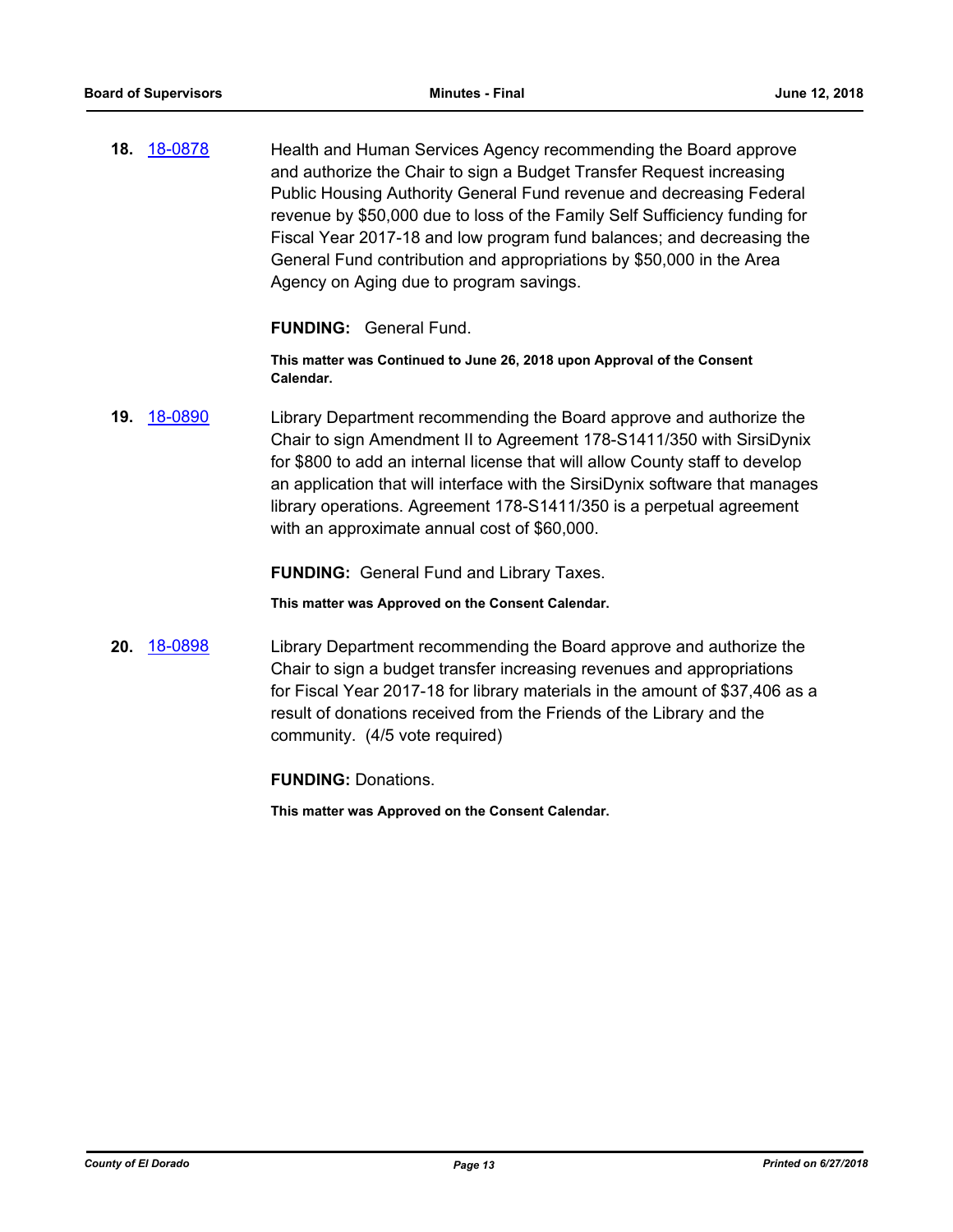#### **LAND USE AND DEVELOPMENT - CONSENT ITEMS**

**21.** [18-0814](http://eldorado.legistar.com/gateway.aspx?m=l&id=/matter.aspx?key=24161) Community Development Services, Environmental Management Department, recommending the Board approve the following: 1) Award Request for Proposal 18-961-044 for the provision of household hazardous waste collection, transportation, processing, disposal, and associated services to the successful proposer, Clean Harbors Environmental Services, Inc. of West Sacramento, CA; 2) Authorize the Community Development Services, Environmental Management Department, to negotiate an Agreement for Services with a term of three years and a not to exceed amount of \$300,000; and 3) Authorize the Purchasing Agent to execute said Agreement, contingent upon Counsel and Risk Management review, including minor revisions as required.

> **FUNDING:** Non-General Fund/County Service Area 10 Parcel Assessment Fees.

**This matter was Approved on the Consent Calendar.**

**22.** [18-0844](http://eldorado.legistar.com/gateway.aspx?m=l&id=/matter.aspx?key=24191) Community Development Services, Department of Transportation, recommending the Board approve and authorize the Chair to sign a budget transfer adjusting the budget for Fiscal Year 2017/18, to allow for an increase in the Erosion Control budget for the Country Club Heights Erosion Control (\$476,000) and the Meyers Stream Environment Zone Erosion Control Projects in South Lake Tahoe (\$160,000), and to allow for funds from the Rare Plant Endowment Fund to be transferred to the Department of Transportation Maintenance budget to fund a specialized cleanup and maintenance work for 30 acres of County-owned land near Palmer Drive and Loma Drive (\$20,000).

**FUNDING:** Various - Non-General Fund.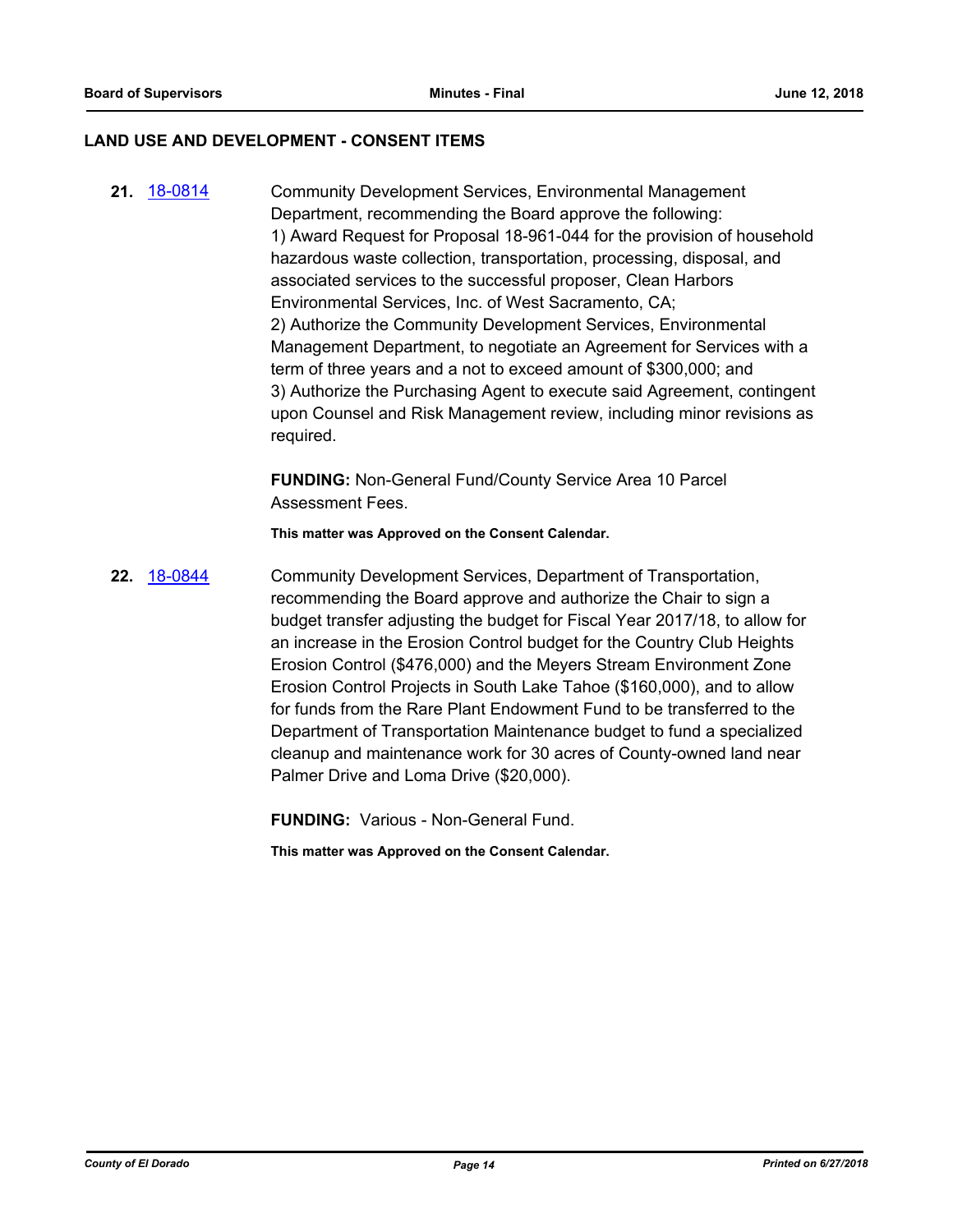**23.** [17-0470](http://eldorado.legistar.com/gateway.aspx?m=l&id=/matter.aspx?key=22409) Community Development Services, Department of Transportation, recommending the Board consider the following: 1) Authorize utilization of the National Joint Powers Alliance Request for Proposal 061015 with Genuine Parts Company, doing business as, NAPA Auto Parts to provide on-site fleet vehicle and equipment parts and inventory program services, for Department of Transportation's vehicle and light and heavy equipment maintenance and repair shops; 2) Approve Contract 2801 with Genuine Parts Company, doing business as, NAPA Auto Parts for use by the County of its on-site fleet vehicle and equipment parts and inventory program services for a term starting upon execution and expiring three (3) years thereafter, with a not-to-exceed amount of \$1,750,000; and 3) Adopt and authorize the Chair to sign Personnel Allocation Resolution **102-2018**, thereby deleting one vacant Parts Technician allocation, effective June 5, 2018; and 4) Direct that the above changes be added to the FY 2018-19 Position Allocation Schedule. **FUNDING:** Road Fund and Fleet Services Internal Fund. (Local Funds)

**Resolution 102-2018 was Adopted upon Approval of the Consent Calendar.**

**24.** [18-0732](http://eldorado.legistar.com/gateway.aspx?m=l&id=/matter.aspx?key=24079) Community Development Services, Department of Transportation, recommending the Board approve and authorize the Chair to sign the Credit Transfer Agreement 2982 with The National Fish and Wildlife Foundation, as program sponsor of the Sacramento District California In-Lieu Fee Program, for the purchase of 0.09 in Aquatic Resource Credits and Vernal Pool Credits to the County of El Dorado in the amount of \$27,550, as necessary mitigation for the construction of the Diamond Springs Parkway - Phase 1A - SR-49 Realignment Project, CIP 72375.

> **FUNDING:** Tribe Funds (67%), Utility Agencies (15%), Traffic Impact Mitigation Fees (5%), Master Circulation and Funding Plan (5%), State Highway Operation and Protection Program (7%), and Road Fund (<1%). (Local and State Funds)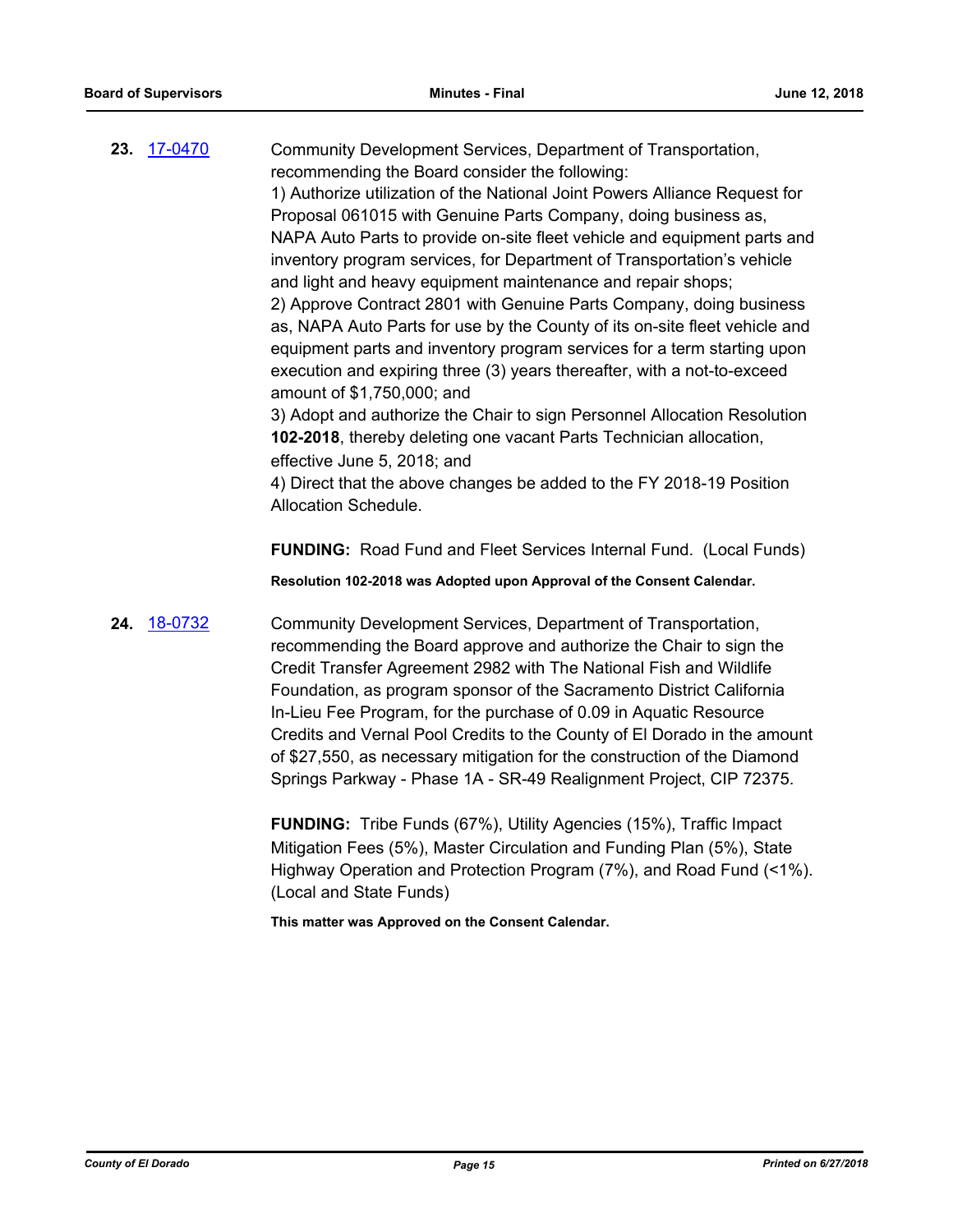**25.** [18-0747](http://eldorado.legistar.com/gateway.aspx?m=l&id=/matter.aspx?key=24094) Community Development Services, Department of Transportation, recommending the Board take the following actions pertaining to the re-bid of Silva Valley Parkway Class 1 and 2 Bike Lanes (Harvard to Green Valley), CIP 72310, Contract 2749, PW 17-31203: 1) Award Schedule A of the Construction Contract to the only and lowest responsive, responsible bidder, Trinity River Construction, Inc.; 2) Approve and authorize the Chair to sign the Construction Contract, subject to review and approval by County Counsel and Risk Management; and 3) Authorize the Director of Transportation to sign an Escrow Agreement, if requested by the Contractor and in accordance with Public Contract

Code Section 22300, for the purpose of holding Contract retention funds.

**FUNDING:** Congestion Mitigation and Air Quality Program (95%), RSTP Federal Funds - Urban STBGP (URSTP) (4%), Road Fund/Discretionary and Utility Agency - EID (1%). (Local and Federal Funds)

**This matter was Approved on the Consent Calendar.**

**26.** [18-0928](http://eldorado.legistar.com/gateway.aspx?m=l&id=/matter.aspx?key=24276) Community Development Services, Planning and Building Department, submitting for approval Final Map (TM08-1466-F) for Blackhawk Estates Subdivision, creating a total of nine residential lots on the 74.38-acre property, identified as Assessor's Parcel Number 078-200-71, located on north and south of Blackhawk Lane, approximately 0.25 mile east of the intersection with Mt. Aukum Road, in the Pleasant Valley area, and recommending the Board approve the Final Map (TM08-1466-F) for Blackhawk Estates Subdivision. (Supervisorial District 2).

**FUNDING:** Developer funded subdivision improvements.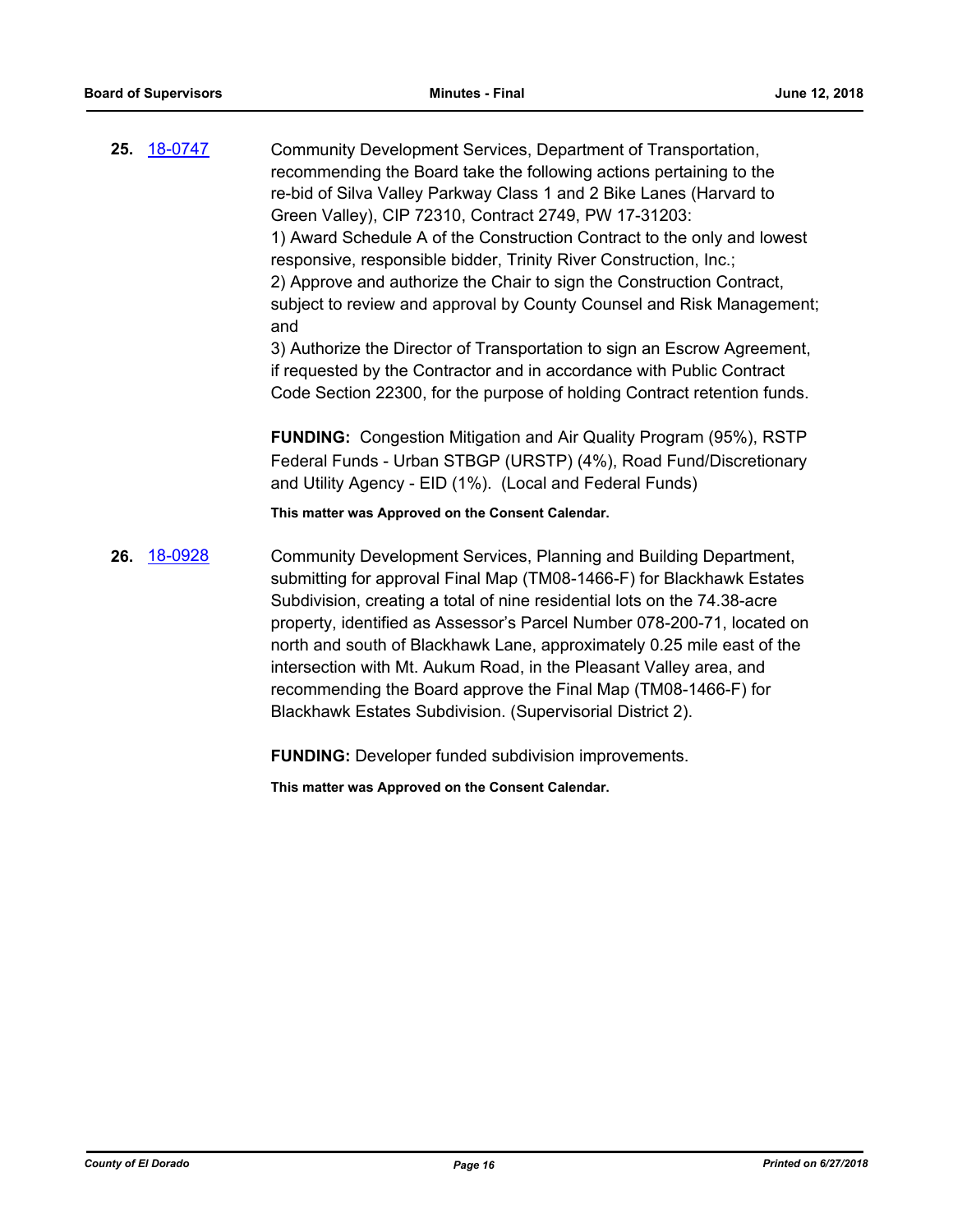#### **LAW AND JUSTICE - CONSENT ITEMS**

**27.** [18-0761](http://eldorado.legistar.com/gateway.aspx?m=l&id=/matter.aspx?key=24108) Probation Department recommending the Board approve and authorize the Chair to sign Amendment I to Agreement No.122-S1611 (FENIX 245) with Core Correctional Solutions, LLC to: 1) Provide as-needed training, consulting and implementation services for the Integrated Behavior Intervention Strategies, and Motivational Interviewing; and 2) Increase the agreement amount by \$80,000 for a total not to exceed amount of \$200,000 for the remainder of the three-year period of September 22, 2015 through September 21, 2018.

**FUNDING:** AB109 and Juvenile Re-Entry.

**This matter was Approved on the Consent Calendar.**

**28.** [18-0828](http://eldorado.legistar.com/gateway.aspx?m=l&id=/matter.aspx?key=24175) Probation Department recommending the Board consider the following: 1) Make findings in accordance with County ordinance 3.13.030 that it is more economical and feasible to continue to contract out for transdermal electronic alcohol monitoring equipment and services than to obtain the facilities, personnel, and equipment necessary to provide such services; and continue to utilize SCRAM of California for these services as previously contracted through Agreement 834; and 2) Approve and authorize the Chair to sign Agreement for Services 3073 effective June 19, 2018 through December 31st, 2019 for a Not to Exceed Amount of \$200,000.00.

**FUNDING:** Public Safety Realignment (AB 109).

**This matter was Approved on the Consent Calendar.**

**END CONSENT CALENDAR**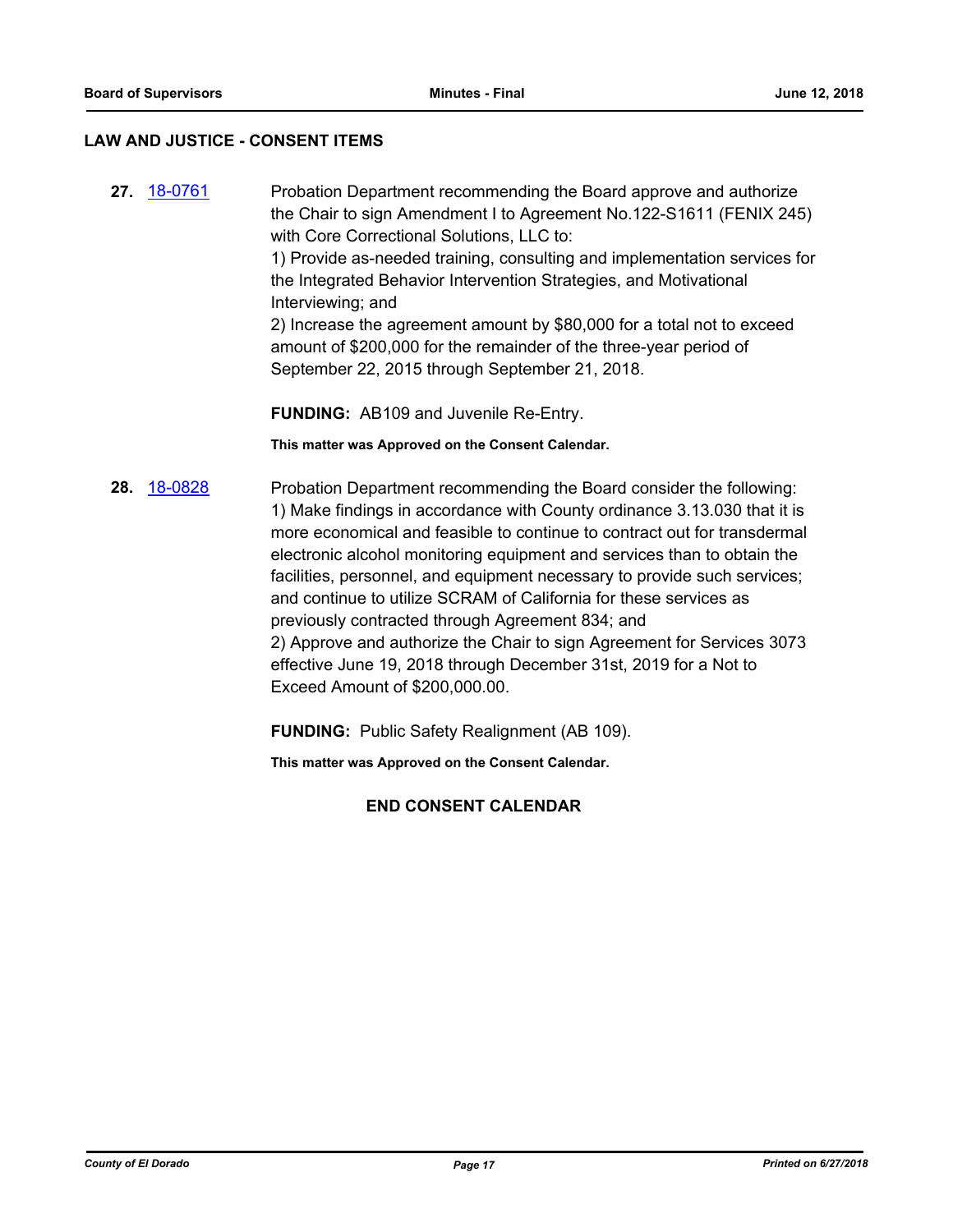#### **DEPARTMENT MATTERS (Items in this category may be called at any time)**

**29.** [18-0824](http://eldorado.legistar.com/gateway.aspx?m=l&id=/matter.aspx?key=24171) HEARING - Community Development Services, Environmental Management Department, recommending the Board consider the following regarding the solid waste collection rates for Tahoe Truckee Disposal Co., Inc., doing business as Tahoe Truckee Sierra Disposal: 1) Find, based on the analysis completed by Crowe Horwath, Inc., that a 1.92% increase to the existing residential and commercial collection rates be in accordance with the base year rate setting process as outlined in the Solid Waste Rate Setting Policies and Procedures Manual; and 2) Adopt and authorize the Chair to sign Resolution **117-2018** authorizing an increase to the solid waste collection rates for Tahoe Truckee Sierra Disposal franchise area of 1.92%, to be effective July 1, 2018. (Est. Time: 10 Min.)

**FUNDING:** User Fees/Franchise Fees. (No Federal Funding)

**Supervisor Ranalli opened the public hearing and at the conclusion of the public comment period, closed the public hearing. A motion was made by Supervisor Novasel, seconded by Supervisor Veerkamp to Approve this matter and Adopt Resolution 117-2018.**

**Yes:** 5 - Veerkamp, Frentzen, Ranalli, Novasel and Hidahl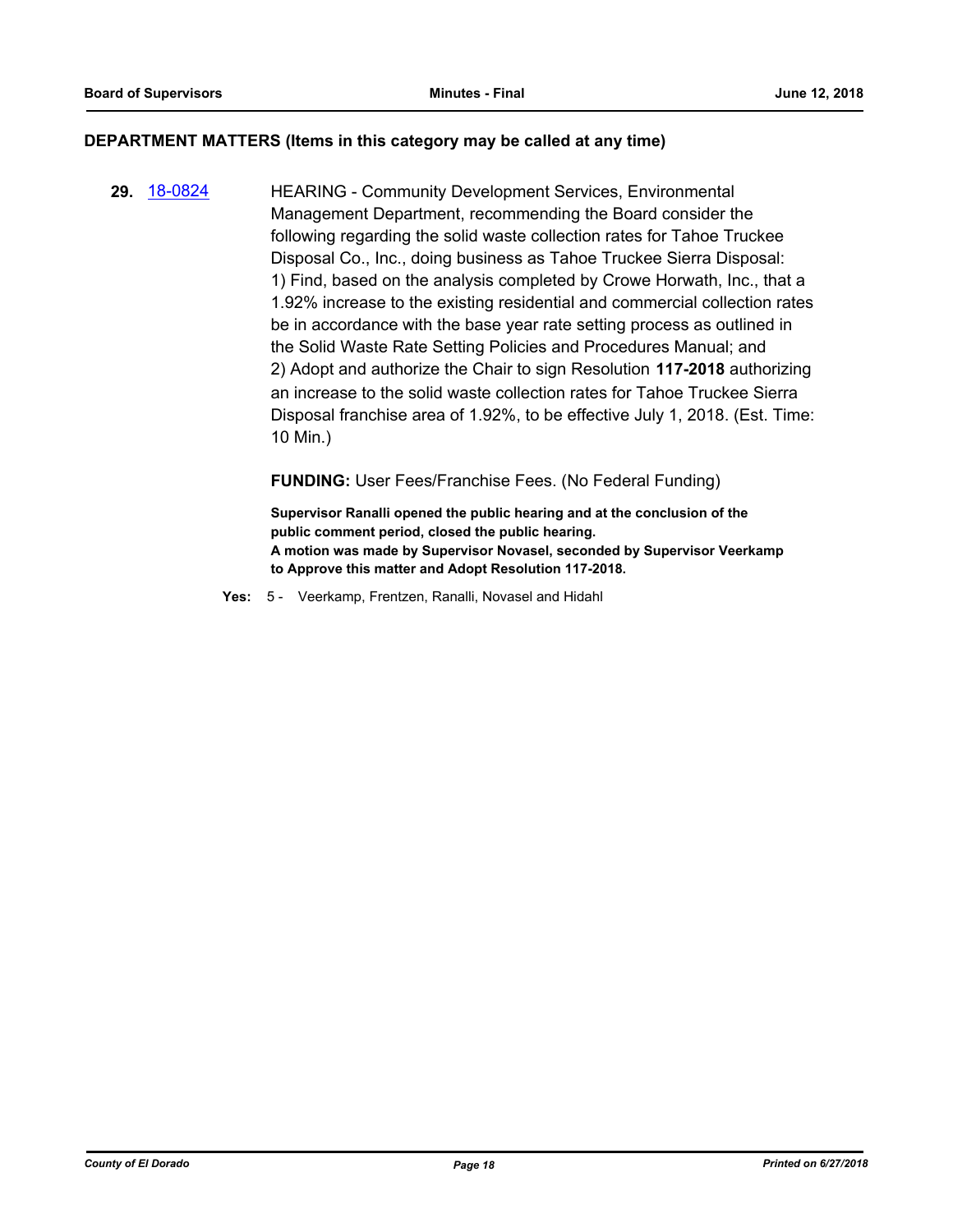**30.** [18-0825](http://eldorado.legistar.com/gateway.aspx?m=l&id=/matter.aspx?key=24172) HEARING - Community Development Services, Environmental Management Department, recommending the Board consider the following regarding the solid waste collection and Material Recovery Facility rates for Waste Connections of California, Inc., doing business as El Dorado Disposal Service, Franchise Areas A, B, and C: 1) Find, based on the analysis completed by Crowe Horwath, Inc., that a 5.02% increase to the existing residential and commercial collection rates be in accordance with the base year rate setting process as outlined in the Solid Waste Rate Setting Policies and Procedures Manual; and 2) Adopt and authorize the Chair to sign Resolution **118-2018** authorizing an increase to the solid waste collection rates for El Dorado Disposal Service, Areas A, B, and C, of 5.02% to be effective July 1, 2018; and 3) Find that a 1.69% increase to the existing rates for the Material Recovery Facility be in accordance with the Solid Waste Rate Setting Policies and Procedures Manual; and 4) Adopt and authorize the Chair to sign Resolution **119-2018** authorizing an increase to the Material Recovery Facility rates for El Dorado Disposal Service of 1.69%, to be effective July 1, 2018. (Est. Time: 10 Min.) **FUNDING:** User Fees/Franchise Fees. (No Federal Funding)

**Supervisor Ranalli opened the public hearing and at the conclusion of the public comment period, closed the public hearing. A motion was made by Supervisor Veerkamp, seconded by Supervisor Hidahl to Approve this matter and Adopt Resolutions 118-2018 and 119-2018.**

**Yes:** 5 - Veerkamp, Frentzen, Ranalli, Novasel and Hidahl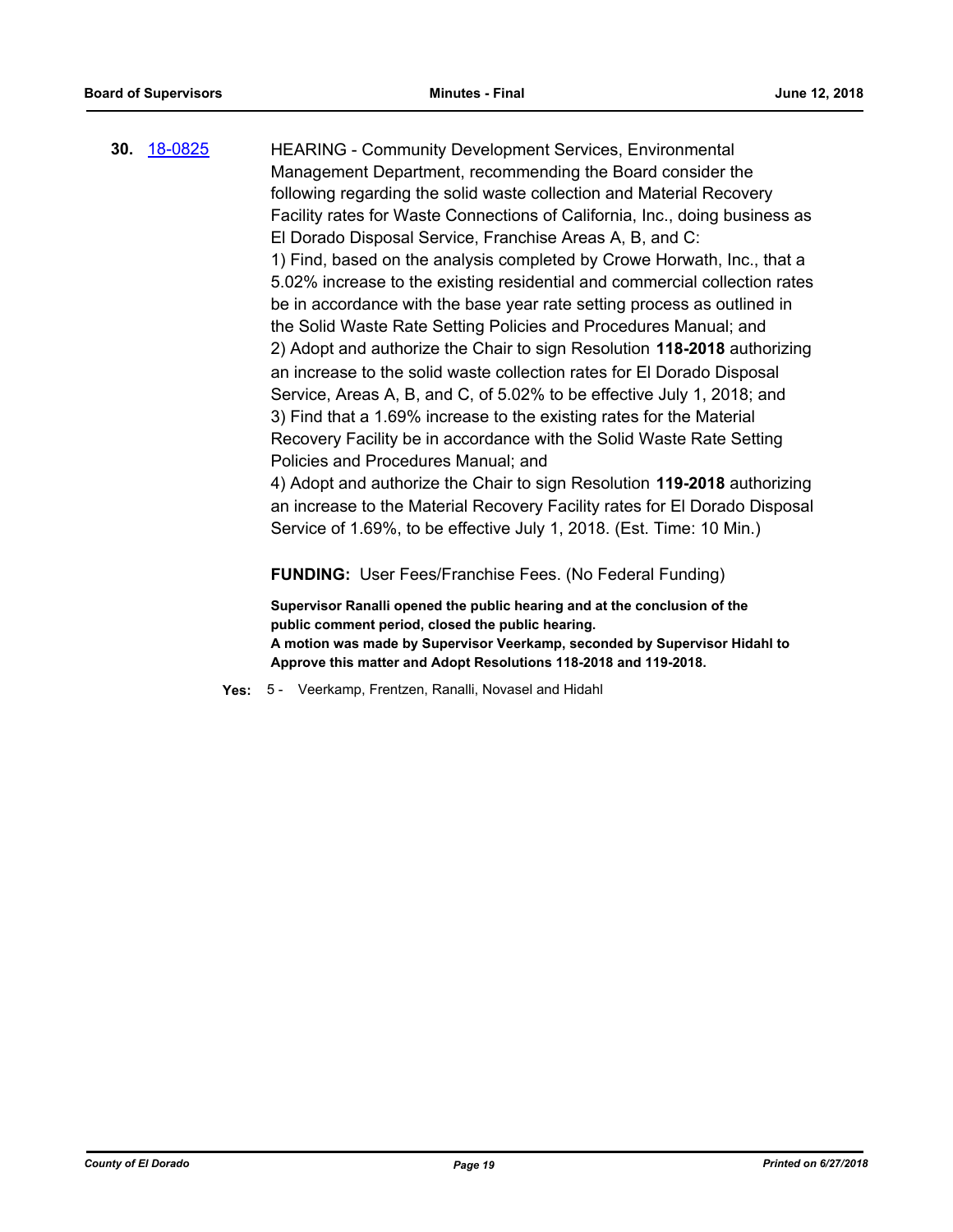| <b>31.</b> 18-0922 | HEARING - County Counsel presenting the following items for the Board's  |
|--------------------|--------------------------------------------------------------------------|
|                    | consideration:                                                           |
|                    | 1) Adopt and authorize the Chair to sign, contingent upon execution of a |

defense and indemnity agreement by the El Dorado Hills County Water District ("District'), Resolution **125-2018** amending Resolution 072-2016, which approved a negotiated transfer of County general fund base property tax revenue to District pursuant to Section 99.02 of the California Revenue and Taxation Code, to clarify that the transfer shall commence with Fiscal Year 2018-19; and

2) Approve and authorize the Chair to execute a defense and indemnity agreement with the District. (Est. Time: 10 Min.)

#### **FUNDING:** General Fund.

**Supervisor Ranalli opened the public hearing and at the conclusion of the public comment period, closed the public hearing. A motion was made by Supervisor Veerkamp, seconded by Supervisor Ranalli to Approve this matter and Adopt Resolution 125-2018. Supervisor Frentzen wanted the record to reflect that she does not support that the Board of Supervisors intends to annually consider during the County budget process an additional transfer of the amount equivalent to the ERAF encumbrance associated with the transfer of the base property tax revenue to the District in Resolution 125-2018. Supervisor Hidahl recused himself from this matter.**

**Yes:** 4 - Veerkamp, Frentzen, Ranalli and Novasel

**Recused:** 1 - Hidahl

**32.** [18-0883](http://eldorado.legistar.com/gateway.aspx?m=l&id=/matter.aspx?key=24230) Chief Administrative Office, Procurement and Contracts Division, recommending the Board:

> 1) Approve and authorize the Purchasing Agent to sign Agreement 2727 with Aramark Uniform and Career Apparel, LLC in the amount of \$50,000 with an effective date retroactive to March 1, 2018 through February 28, 2021 for the provision of laundry and linen services on an "as requested" basis to departments County-wide; and

> 2) Authorize the Purchasing Agent to execute Amendments which do not increase the maximum obligation or term of the Agreement. (Est. Time: 5 Min.)

**FUNDING:** Various, based on Department utilization.

**A motion was made by Supervisor Novasel, seconded by Supervisor Veerkamp to Approve this matter. Supervisor Frentzen registered a No vote on this item due to it being retroactive.**

- **Yes:** 4 Veerkamp, Ranalli, Novasel and Hidahl
- **Noes:** 1 Frentzen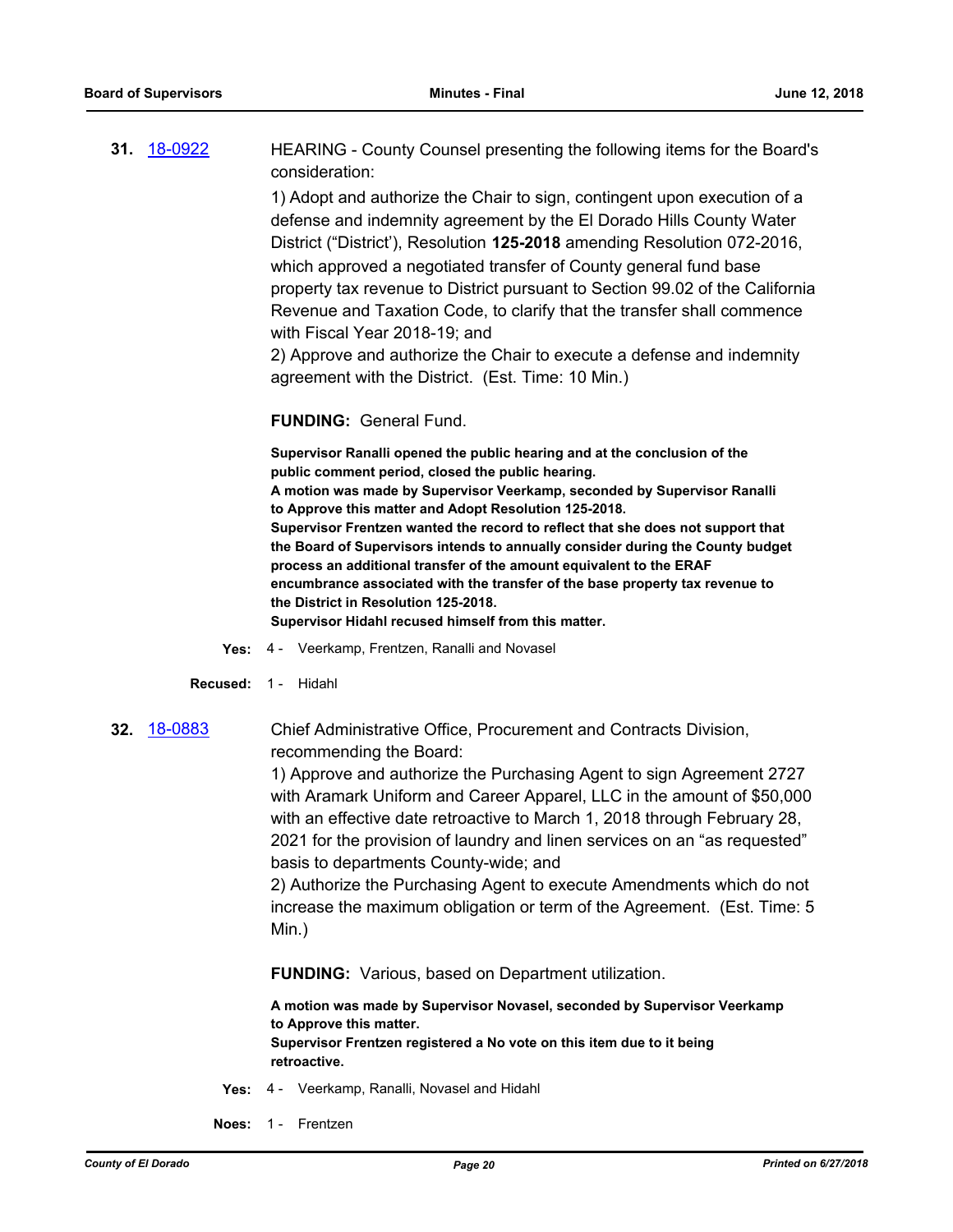**33.** [18-0896](http://eldorado.legistar.com/gateway.aspx?m=l&id=/matter.aspx?key=24243) Chief Administrative Office recommending the Board approve and authorize the Chair to sign a budget transfer increasing the Indigent Defense appropriations by \$50,000, due to higher than anticipated Fiscal Year 2017-18 expenses and decreasing General Fund Contingency by the same. (4/5 vote required) (Est. Time: 10 Min.)

**FUNDING:** General Fund Contingency.

**A motion was made by Supervisor Veerkamp, seconded by Supervisor Hidahl to Approve this matter.**

- **Yes:** 5 Veerkamp, Frentzen, Ranalli, Novasel and Hidahl
- **34.** [18-0865](http://eldorado.legistar.com/gateway.aspx?m=l&id=/matter.aspx?key=24212) Planning and Building Department, Long Range Planning, recommending the Board review and endorse the revised Long Range Planning Projects and Ongoing Responsibilities Matrix for Fiscal Year 2018/19. (Est. Time: 30 Min.)

# **FUNDING:** N/A

*Public Comment: T. Kayes*

**Received and Filed.**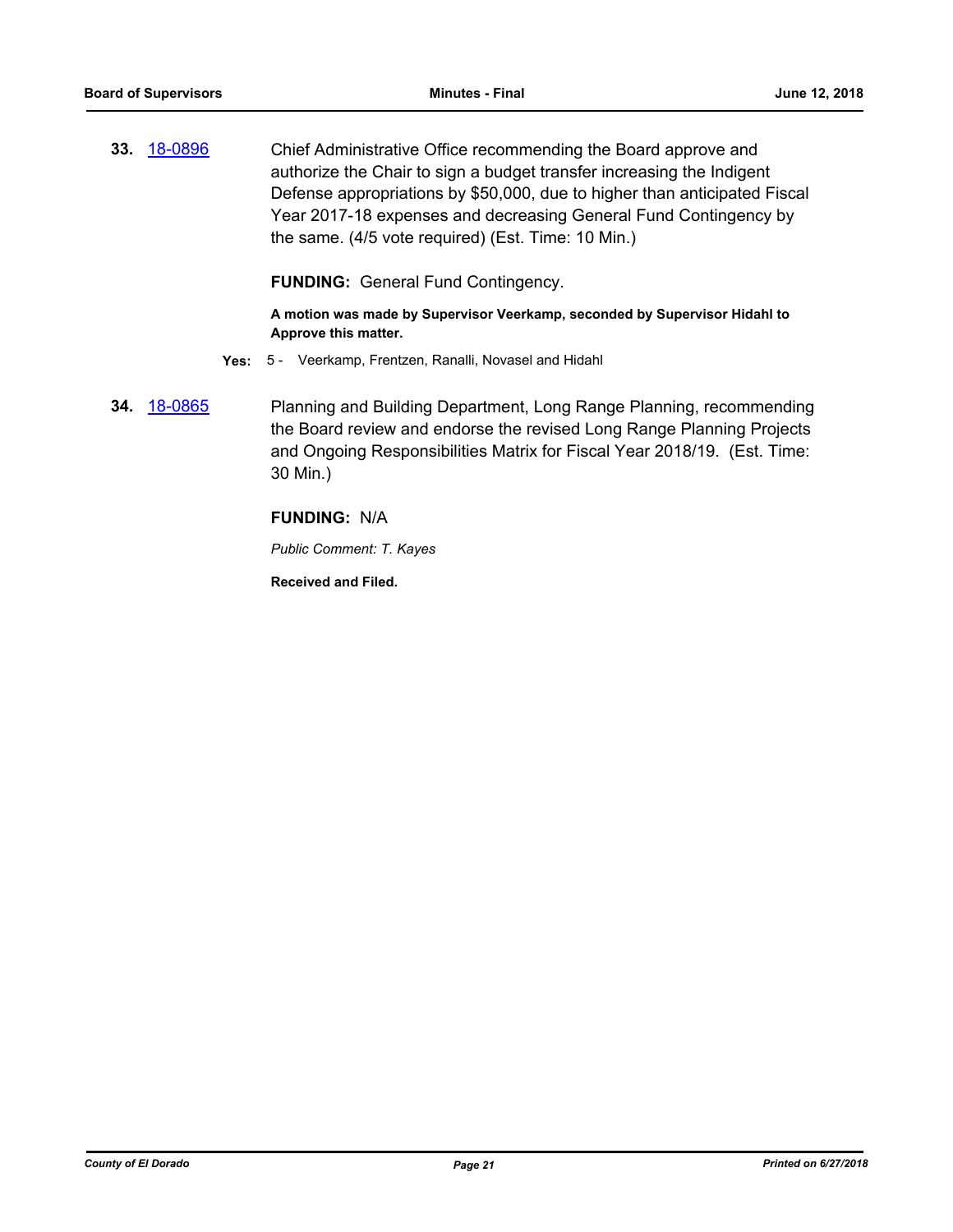#### **10:00 A.M. - TIME ALLOCATION**

**35.** [18-0926](http://eldorado.legistar.com/gateway.aspx?m=l&id=/matter.aspx?key=24274) Supervisor Frentzen recommending the Board approve and authorize the signature of all five members of the Board on a Certificate of Recognition to acknowledge Joshua Walker for his recent internship in Washington, D.C. with the White House Internship Program where he was assigned to work in the White House Office of Presidential Correspondence. (Est. Time: 10 Min.)

#### **Supervisor Frentzen read the Certificate of Recognition. A motion was made by Supervisor Frentzen, seconded by Supervisor Veerkamp to Approve this matter.**

- **Yes:** 5 Veerkamp, Frentzen, Ranalli, Novasel and Hidahl
- **36.** [18-0899](http://eldorado.legistar.com/gateway.aspx?m=l&id=/matter.aspx?key=24247) Supervisor Hidahl recommending the Board approve and authorize the signature of all five members of the Board on a Proclamation recognizing Chief Dave Roberts for his 30 years of service to the El Dorado Hills Fire Department. (Est. Time: 20 Min.)

*Public Comment: J. Harn*

**Supervisor Hidahl read the Proclamation. A motion was made by Supervisor Hidahl, seconded by Supervisor Veerkamp to Approve this matter.**

**Yes:** 5 - Veerkamp, Frentzen, Ranalli, Novasel and Hidahl

# **11:00 A.M. - TIME ALLOCATION**

**37.** [18-0772](http://eldorado.legistar.com/gateway.aspx?m=l&id=/matter.aspx?key=24119) HEARING - Auditor-Controller recommending the Board adopt and authorize the Chair to sign Resolution **120-2018** for the Appropriations Limit for Fiscal Year 2018-19. (Cont. 5/22/2018, Item 2) (Est. Time: 5 Min.)

> **Supervisor Ranalli opened the public hearing and at the conclusion of the public comment period, closed the public hearing. A motion was made by Supervisor Veerkamp, seconded by Supervisor Novasel to Adopt Resolution 120-2018.**

**Yes:** 5 - Veerkamp, Frentzen, Ranalli, Novasel and Hidahl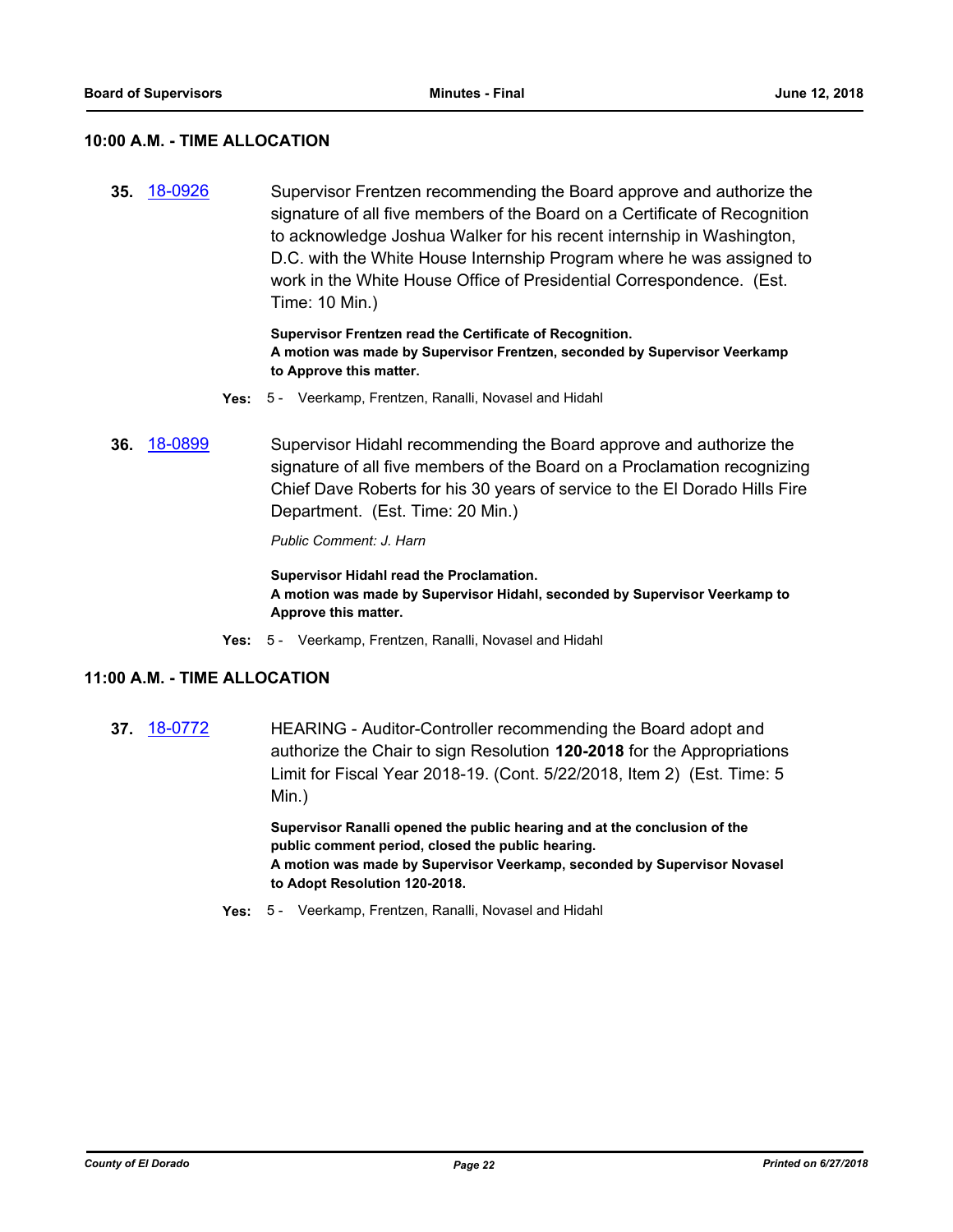# **38.** [18-0933](http://eldorado.legistar.com/gateway.aspx?m=l&id=/matter.aspx?key=24281) Supervisor Ranalli recommending the Board: 1) Welcome Chief Probation Officer Brian Richart to provide the Board and members of the public with information on the history of the Juvenile Service Council and the significant contribution of these volunteers who are committed to working with minors detained in each of the County's

Juvenile Detention Facilities;

2) Join Chief Richart in recognizing the members of the Juvenile Service Council for their dedication in providing the minors detained in the County's Juvenile Detention Facilities with positive interactions and experiences, and for their efforts that support the El Dorado County Probation Department and the County of El Dorado in the delivery of services to county residents; and

3) Approve the signature of all five Board members on Proclamations recognizing the Placerville and South Lake Tahoe Juvenile Service Council volunteers. (Est. Time: 15 Min.)

*Public Comment: M. Broadwick, T. Page, R. Haskin, E. Burns*

**Supervisor Ranalli read the Proclamation. A motion was made by Supervisor Ranalli, seconded by Supervisor Frentzen to Approve this matter.**

**Yes:** 5 - Veerkamp, Frentzen, Ranalli, Novasel and Hidahl

**39.** [18-0860](http://eldorado.legistar.com/gateway.aspx?m=l&id=/matter.aspx?key=24207) Supervisor Ranalli recommending Board receive and file presentation provided by Jim Branham, Executive Officer of the Sierra Nevada Conservancy, on the Tahoe-Central Sierra Initiative (TCSI), an effort between the Sierra Nevada Conservancy, Forest Service (Tahoe and Eldorado National Forests), the Tahoe Basin and other partners. The TCSI represents an all-lands focus on the Tahoe Basin and surrounding Sierra Nevada landscape of Nevada, Placer, and El Dorado Counties to develop new partnerships and ways of doing business that include game changing strategies to leverage resources in order to increase the pace and scale of forest restoration. The TCSI provides a model to lead future restoration efforts for the rest of the Sierra Nevada region. (Est. Time: 15 Min.)

**Received and Filed.**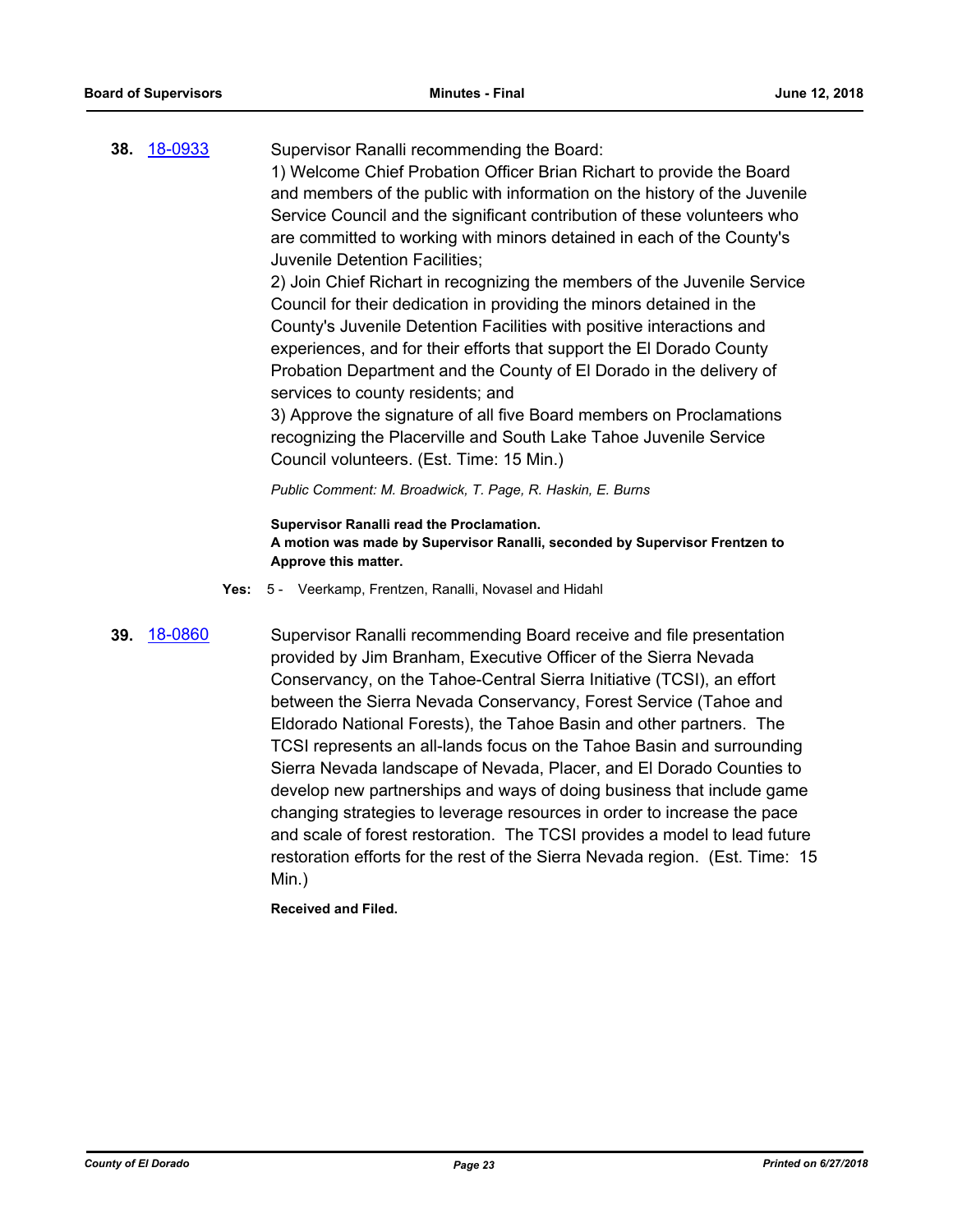| 40. <u>18-0687</u> | HEARING - Health and Human Services Agency recommending the                                                                    |
|--------------------|--------------------------------------------------------------------------------------------------------------------------------|
|                    | Board adopt and authorize the Chair to sign Resolution 123-2018,                                                               |
|                    | revising the Emergency Medical Services Agency Fee Schedule effective                                                          |
|                    | June 12, 2018, which includes the following fee additions and expansions:                                                      |
|                    | 1) Expansion of the "Permitting Application Agreement" (formerly                                                               |
|                    | "Contract Application") fee to include permit applications for Advanced                                                        |
|                    | Life Support (ALS) Non Transporting and Assessment Units;                                                                      |
|                    | 2) New fee for annual inspections of Advanced Life Support (ALS) Non                                                           |
|                    | Transporting and Assessment Units of \$189 per unit;                                                                           |
|                    | 3) New fee for replacement EMT card fee of \$10 per card;                                                                      |
|                    | 4) New fee for Public Safety First Aid and CPR training courses of \$100                                                       |
|                    | initially and upon each four-year renewal;                                                                                     |
|                    | 5) New fee for Emergency Medical Responder (EMR) training courses of                                                           |
|                    | \$200 initially and upon each four-year renewal; and                                                                           |
|                    | 6) New fee for patient record requests, when such requests are made by                                                         |
|                    | a law firm or by subpoena, of \$20 each. (Est. Time: 15 min.)                                                                  |
|                    | <b>FUNDING:</b> Fee for Service.                                                                                               |
|                    |                                                                                                                                |
|                    | Supervisor Ranalli opened the public hearing and at the conclusion of the<br>public comment period, closed the public hearing. |
|                    | A motion was mado by Supervisor Voorkamp, seconded by Supervisor Frontzen                                                      |

**A motion was made by Supervisor Veerkamp, seconded by Supervisor Frentzen to Continue this matter to July 17, 2018.**

**Yes:** 5 - Veerkamp, Frentzen, Ranalli, Novasel and Hidahl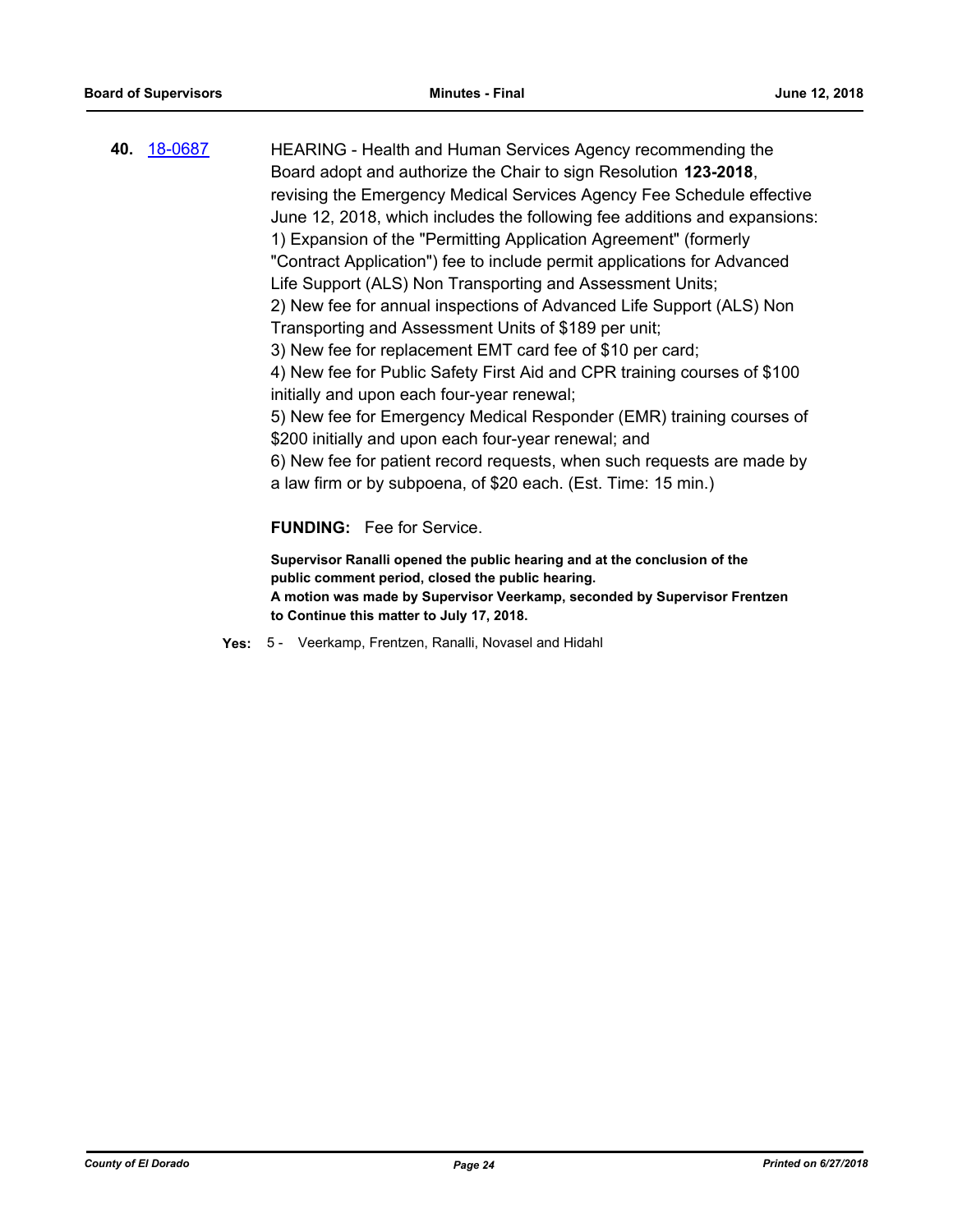**41.** [18-0884](http://eldorado.legistar.com/gateway.aspx?m=l&id=/matter.aspx?key=24231) Health and Human Services Agency recommending the Board: 1) Approve and authorize the Chair to sign Agreement for Services 2298 with El Dorado Emergency Services Authority, for the provision of prehospital emergency and medical services, patient transport, and dispatch services within County Service Area (CSA) 7 on the West Slope, for the term July 1, 2018 through June 30, 2023, with maximum annual base compensation of \$11,300,000 plus \$500,000 each year for the first three years for maintenance and replacement of capital assets; and 2) Authorize the Chief Administrative Officer, or designee, to execute further documents relating to Agreement for Services 2298, including amendments which do not increase the maximum dollar amount or term of the Agreement, and contingent upon approval by County Counsel and Risk Management. (Est. Time: 10 Min.)

> **FUNDING:** CSA 7- Special Tax, CSA 7 - Property Tax, and fees for ambulance services.

**A motion was made by Supervisor Hidahl, seconded by Supervisor Frentzen to Approve section 1 of this items.**

**1) Approve and authorize the Chair to sign Agreement for Services 2298 with El Dorado Emergency Services Authority, for the provision of prehospital emergency and medical services, patient transport, and dispatch services within County Service Area (CSA) 7 on the West Slope, for the term July 1, 2018 through June 30, 2023, with maximum annual base compensation of \$11,300,000 plus \$500,000 each year for the first three years for maintenance and replacement of capital assets.**

**Section 2 of this item was not Approved by the Board.**

**Yes:** 5 - Veerkamp, Frentzen, Ranalli, Novasel and Hidahl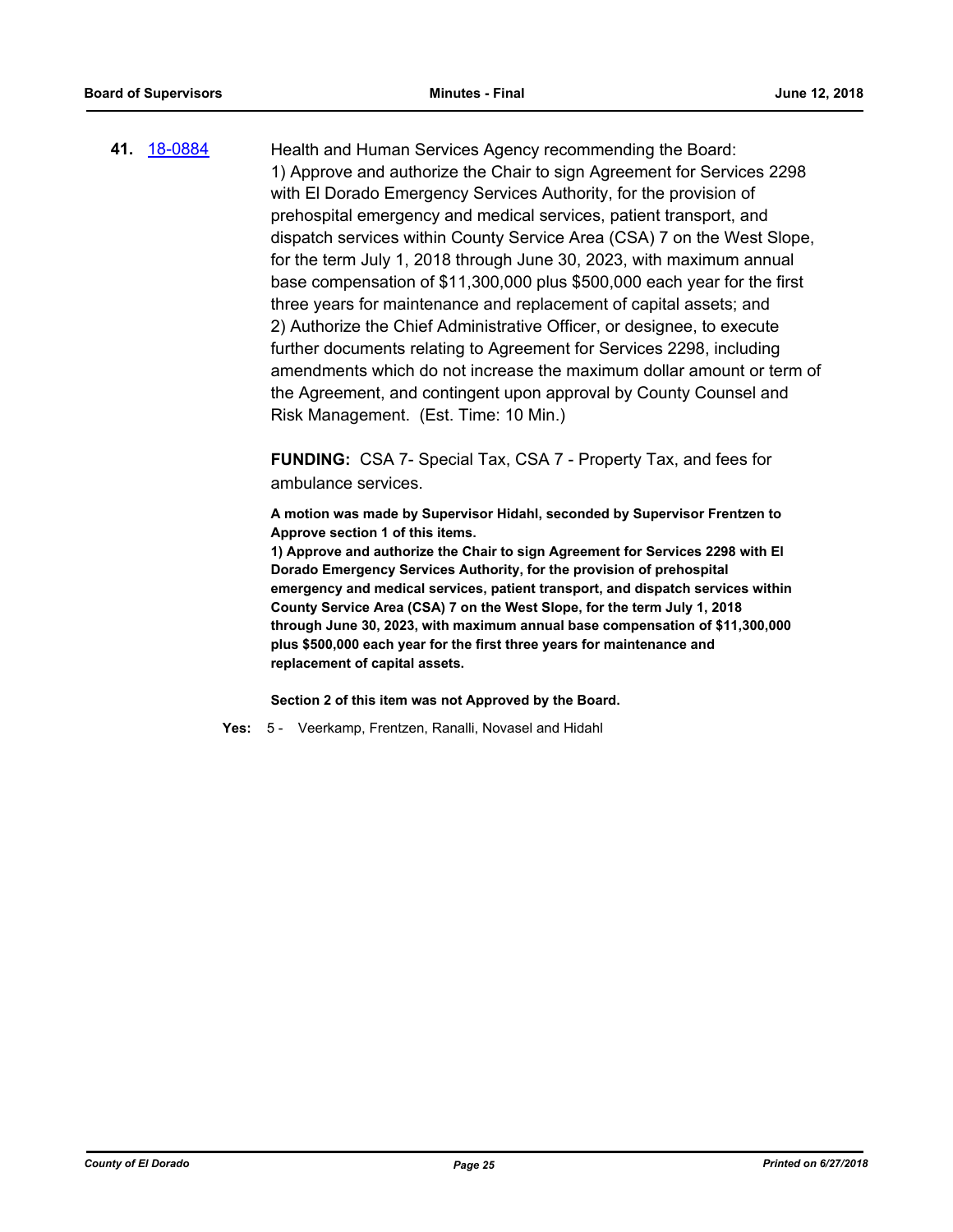#### **1:00 P.M. - TIME ALLOCATION**

**42.** [18-0930](http://eldorado.legistar.com/gateway.aspx?m=l&id=/matter.aspx?key=24278) Chief Administrative Office recommending the Board approve and authorize the Chair to sign Resolution **122-2018** for the November 2018 election to place the following ballot measure language requesting voters to support a 2% General Tax increase to the Transient Occupancy Tax rate, increasing the tax rate from 10% to 12% to tourists who reside in hotels, motels and vacation home rentals in El Dorado County: Shall the measure to amend the El Dorado County Ordinance to: 1) Increase the tax rate upon short term occupants of hotels, motels, vacation home rentals and similar facilities in the unincorporated areas of El Dorado County from 10% to 12% of the rent charged to the visitor; and 2) Amend the Ordinance section to add that, "The revenue from the 12% tax may be spent for unrestricted general revenue purposes", be adopted? (Est. Time: 45 Min,)

#### **FUNDING:** General Fund - Transient Occupancy Tax.

*Public Comment: K. Payne, L. Brent-Bumb*

**A motion was made by Supervisor Hidahl, seconded by Supervisor Veerkamp to Approve this matter and Adopt Resolution 122-2018 with the amended ballot measure language as follows:**

**Shall the measure changing the El Dorado County Ordinance Code which imposes a tax on short term occupants of hotels, motels, vacation home rentals and similar facilities in the unincorporated areas of El Dorado County effective until amended or repealed, to raise the amount collected from ten percent (10%) to twelve percent (12%) of the rent charged to the visitor with an estimated annual revenue of \$750,000 that may be spent for unrestricted general revenue purposes, be adopted?**

**Yes:** 5 - Veerkamp, Frentzen, Ranalli, Novasel and Hidahl

# **43.** [18-0912](http://eldorado.legistar.com/gateway.aspx?m=l&id=/matter.aspx?key=24260) Community Development Services, Department of Transportation, recommending the Board receive and file an update on road projects funded by Senate Bill (SB) 1, The Road Repair and Accountability Act, and consider alternatives in the event SB 1 is repealed. (Est. Time: 15 Min.)

#### *Public Comment: K. Payne*

#### **Received and Filed.**

**Direction was give to staff to pursue language for an initiative on a conditional basis if SB 1 is repealed to include a half percent tax to be used for road maintenance only with a sunset date and return to the Board with that language for further discussion.**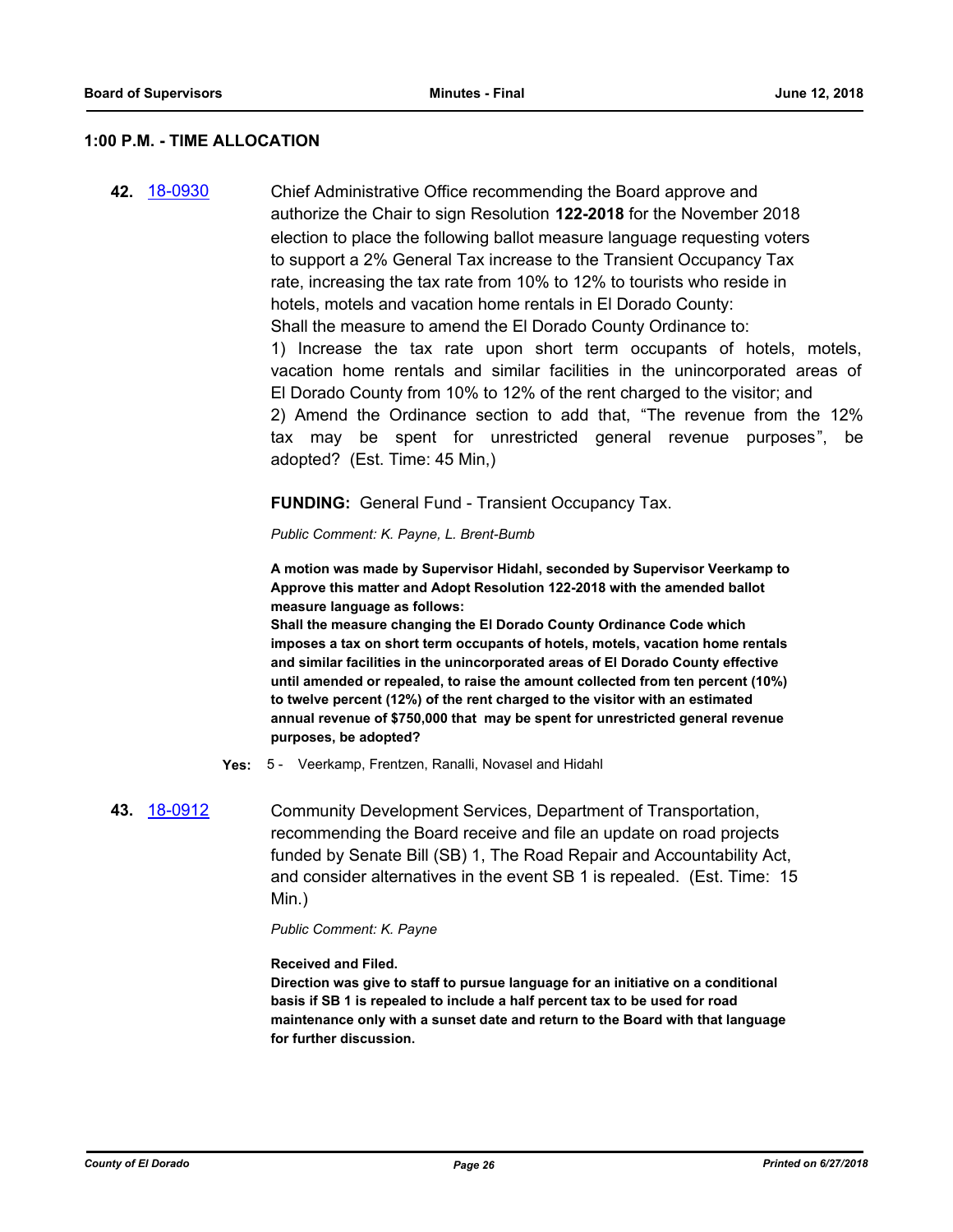**44.** [18-0806](http://eldorado.legistar.com/gateway.aspx?m=l&id=/matter.aspx?key=24153) Community Development Services, Department of Transportation, recommending the Board receive and file a presentation regarding Apple Hill Traffic Implementation Strategies. (Est. Time: 20 Min.)

*Public Comment: K. Payne*

**Received and Filed.**

#### **ITEMS TO/FROM SUPERVISORS**

**Supervisor Hidahl reported on the following: Folsom Two by Two meeting. El Dorado County Transit and Transportation meeting. June 18, 2018 Budget meeting.**

**Supervisor Frentzen reported on the following: Ambulance sub-committee meeting. Broadband progress. California Local Agency Formation Committee legislative meeting. 5 year Budget projection. Golden West Community Service District. Shingle Springs/Cameron Park Chamber of Commerce event.**

**Supervisor Veerkamp reported on the following: Sacramento Area Council of Government Transportation meeting. El Dorado County Arts Council event. Community Health Center meeting. El Dorado Water and Power Authority and Water Agency meetings. Fair Week. Ribbon cutting ceremony. Happy Father's Day.**

**Supervisor Novasel reported on the following: Vacation Home Rental meeting. Fair Week.**

**Supervisor Ranalli reported on the following: Fair Week. Vacation Home Rental meeting. Monthly tree mortality task force meeting. Bailey Barn volunteer recognition event. Garden Valley Fire Department breakfast.**

### **CAO UPDATE**

**No report.**

### **ADJOURNED AT 3:52 P.M. in honor of Gerry Lueckfeld**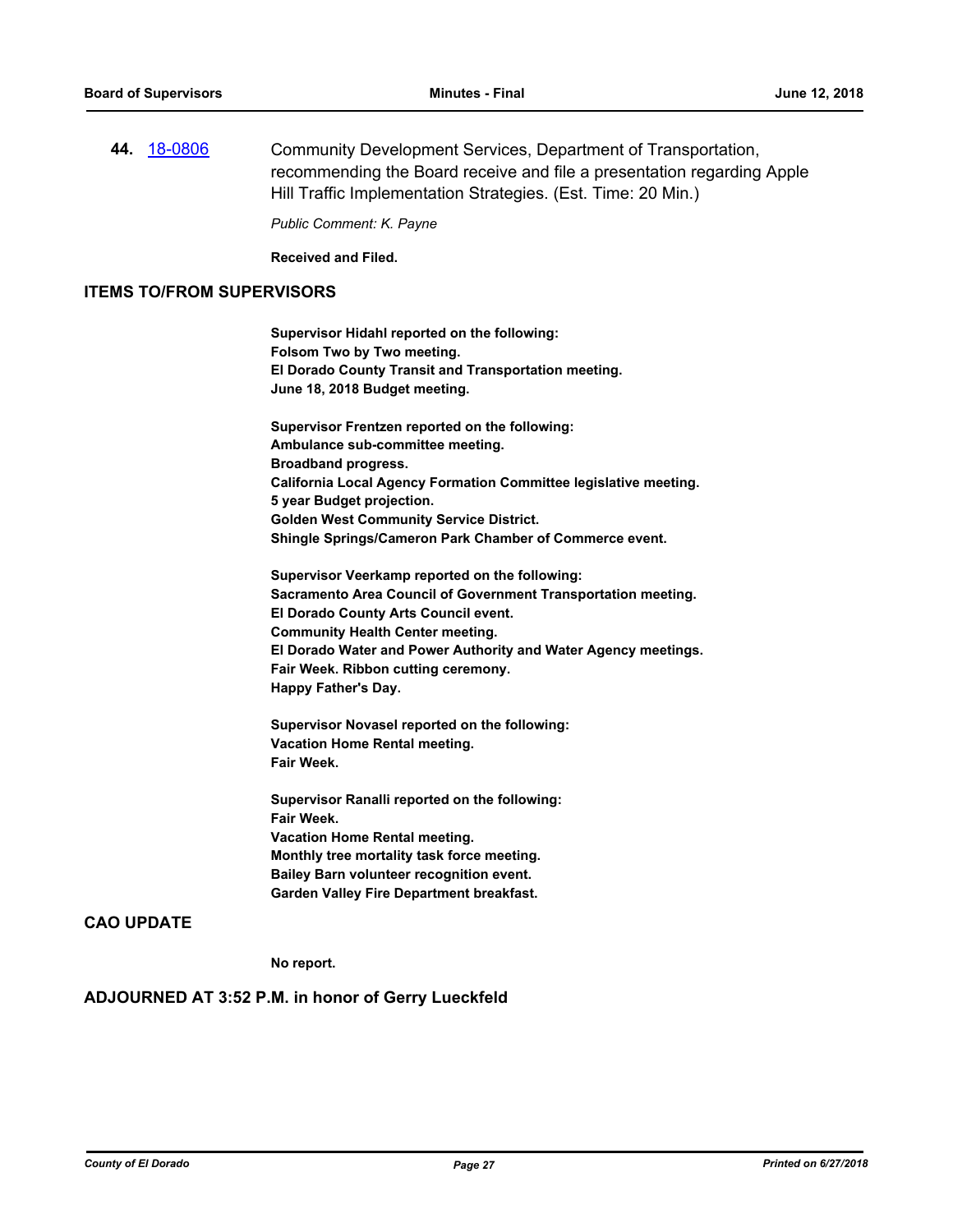# **CLOSED SESSION**

**45.** [18-0783](http://eldorado.legistar.com/gateway.aspx?m=l&id=/matter.aspx?key=24130) **Pursuant to Government Code Section 54957.6 - Conference with Labor Negotiator**: County Negotiator: Director of Human Resources and/or designee. Employee Organization: El Dorado County Employees Association Local No.1 representing employees in the General, Professional, and Supervisory Bargaining Units; Operating Engineers Local No. 3 representing employees in the Trades & Crafts and Corrections Bargaining Units; Deputy Sheriffs Association representing employees in the Law Enforcement Unit; El Dorado County Criminal Attorney Association; El Dorado County Deputy County Counsel Association; El Dorado County Managers Association; El Dorado County Law Enforcement Managers Association; and Unrepresented Employees. (Est. Time: 30 Min.)

**No Action Reported. All five Supervisors participated.**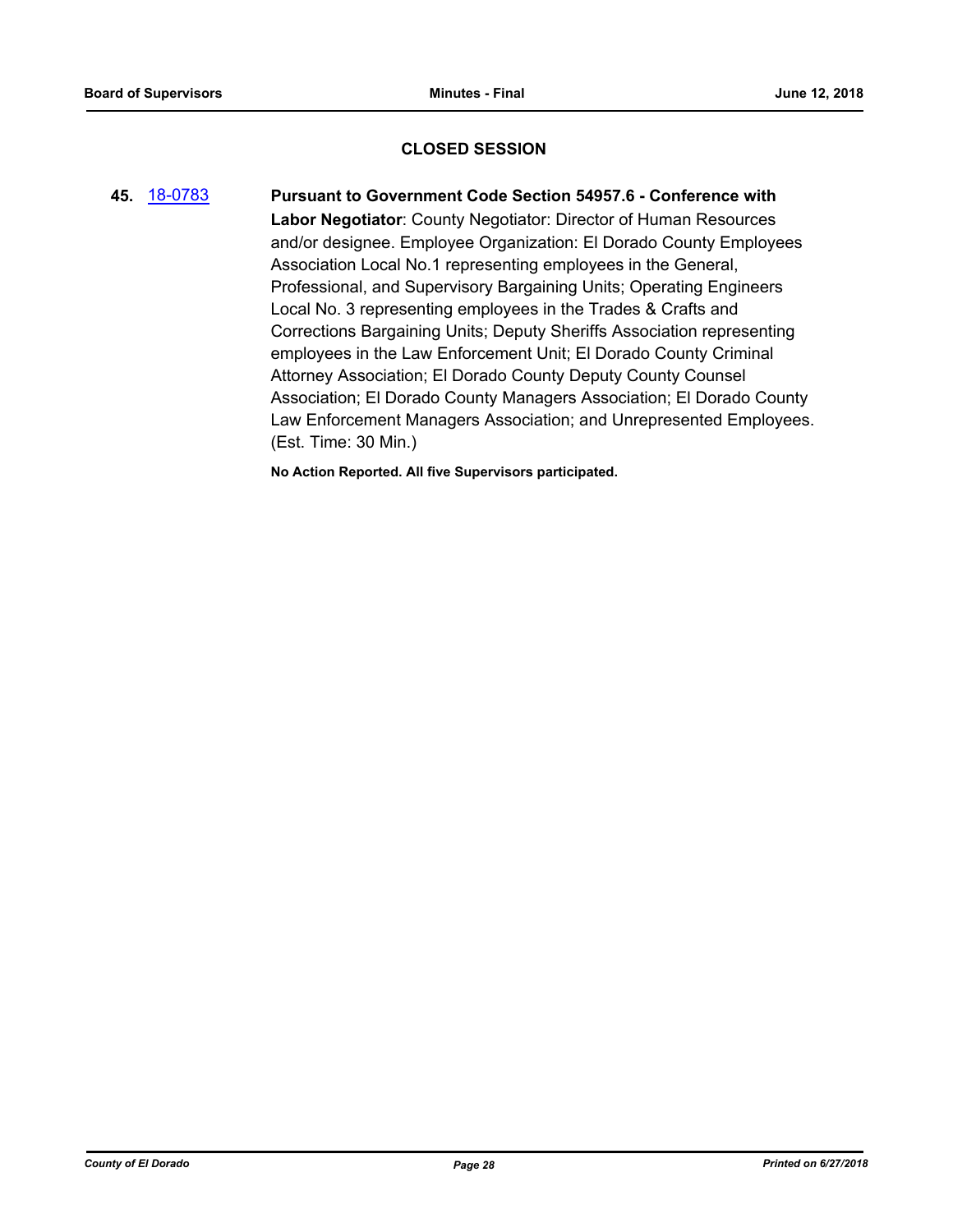# **ADDENDUM**

**Please see next page.**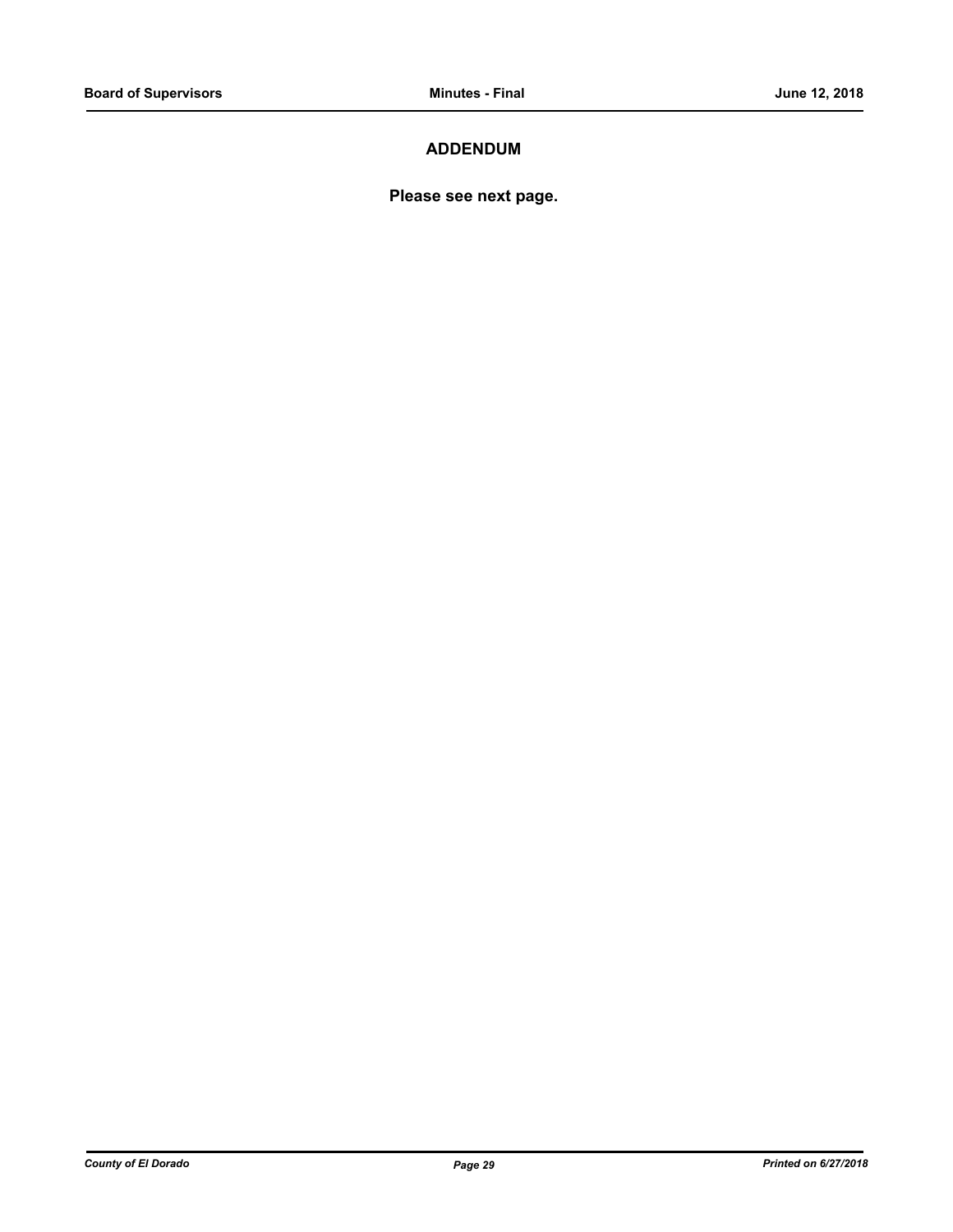### **LAND USE AND DEVELOPMENT - CONSENT ITEMS**

**46.** [18-0760](http://eldorado.legistar.com/gateway.aspx?m=l&id=/matter.aspx?key=24107) Community Development Services, Department of Transportation, recommending the Board take the following actions pertaining to the Francisco Drive Americans with Disabilities Act Improvements Project, PW 18-31218, CIP 71363, Contract 2773:

> 1) Reject the bid submitted by the lowest bidder, B&M Builders, Inc., as being non-responsive for failure to meet the Disadvantaged Business Enterprise goal and failure to demonstrate a Good Faith Effort to meet the goal;

> 2) Reject the bid submitted by the 2nd lowest bidder, Central Valley Engineering & Asphalt, Inc., as being non-responsive for failure to meet the Disadvantaged Business Enterprise goal and failure to demonstrate a Good Faith Effort to meet the goal;

3) Award the Construction Contract to the 3rd lowest responsive, responsible bidder, MKD Construction, Inc., who submitted the lowest responsive, responsible bid of \$288,888.00;

4) Approve the increase in cost to the project from the previously approved CIP amount to the bid amount;

5) Approve and authorize the Chair to sign the Construction Contract, subject to review and approval by County Counsel and Risk Management; and

6) Authorize the Director of Transportation to sign an Escrow Agreement, if requested by the Contractor and in accordance with Public Contract Code Section 22300, for the purpose of holding Contract retention funds.

**FUNDING:** Regional Surface Transportation Program - Urban Surface Transportation Block Grant Program (83%) and Regional Surface Transportation Program Exchange Funds - Caltrans (17%). (Federal Funds)